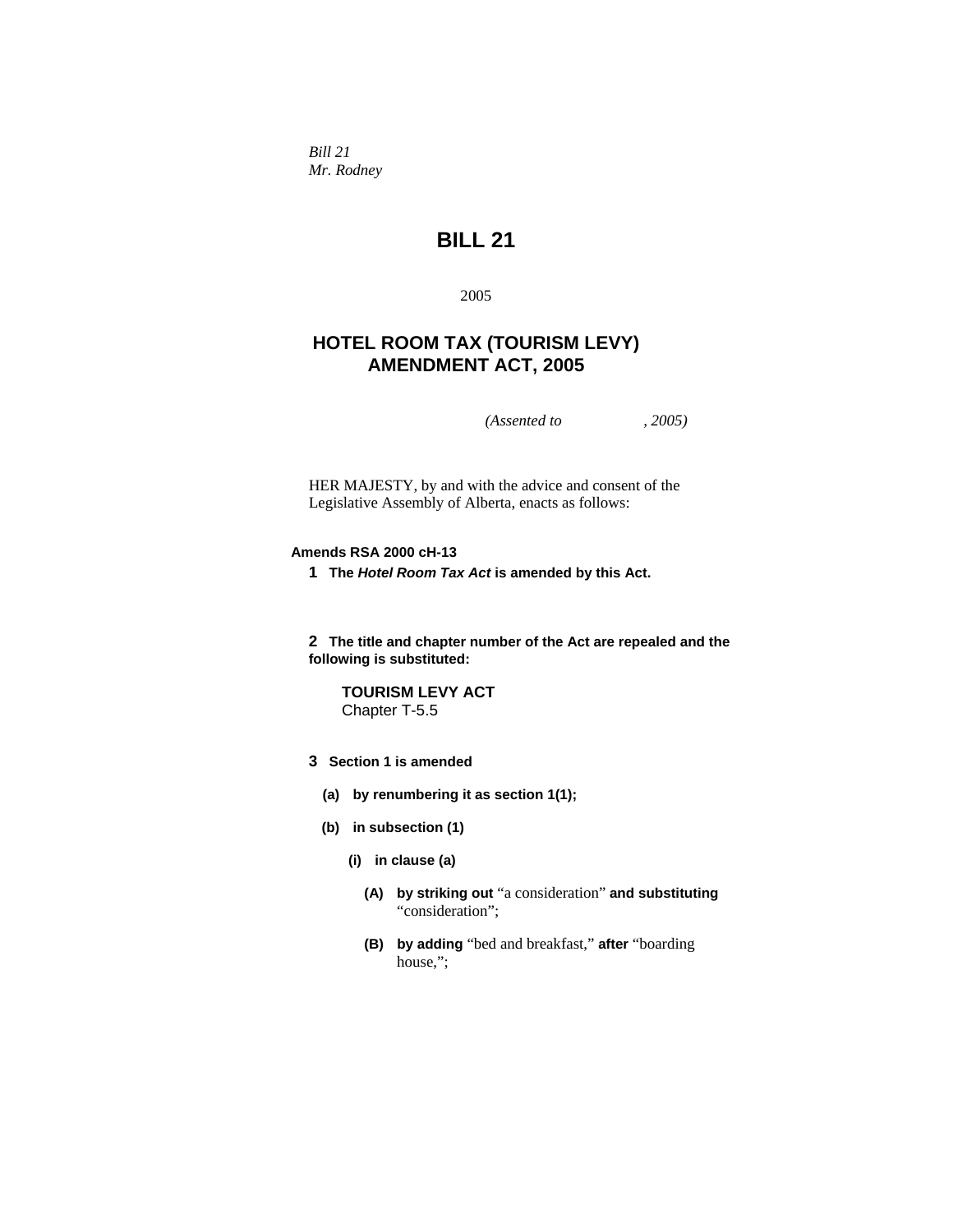- **(C) by adding** "in Alberta, including the right to use lodging acquired with the purchase of a prepaid vacation package," **after** "similar establishment";
- **(D) in subclause (ii) by adding** "subject to subsection (2)," **before** "lodging";

### **(ii) by adding the following after clause (e):**

- (e.1) "establishment" means each location where lodging is provided;
- (e.2) "Minister" means the Minister determined under section 16 of the *Government Organization Act* as the Minister responsible for this Act;
- **(iii) in clause (f) by adding** ", except in sections 22(1)(b) and (2)(b) and 37," **after** "means";

### **(iv) by repealing clause (g) and substituting the following:**

 (g) "operator" means a person who sells, offers for sale or otherwise provides accommodation in Alberta;

### **(v) by adding the following after clause (h):**

 (h.1) "prepaid vacation package" means any transaction whereby an operator agrees to sell or otherwise provide accommodation to a purchaser at a future date or dates where the purchaser does not acquire a fee simple interest in real property;

### **(vi) by repealing clause (i) and substituting the following:**

- (i) "purchase price" means the consideration that is given for accommodation, except that
	- (i) if the accommodation acquired consists of lodging together with one or more meals, transportation or other goods or services, the purchase price is the consideration that is, in the Minister's opinion, reasonably attributable to the lodging alone;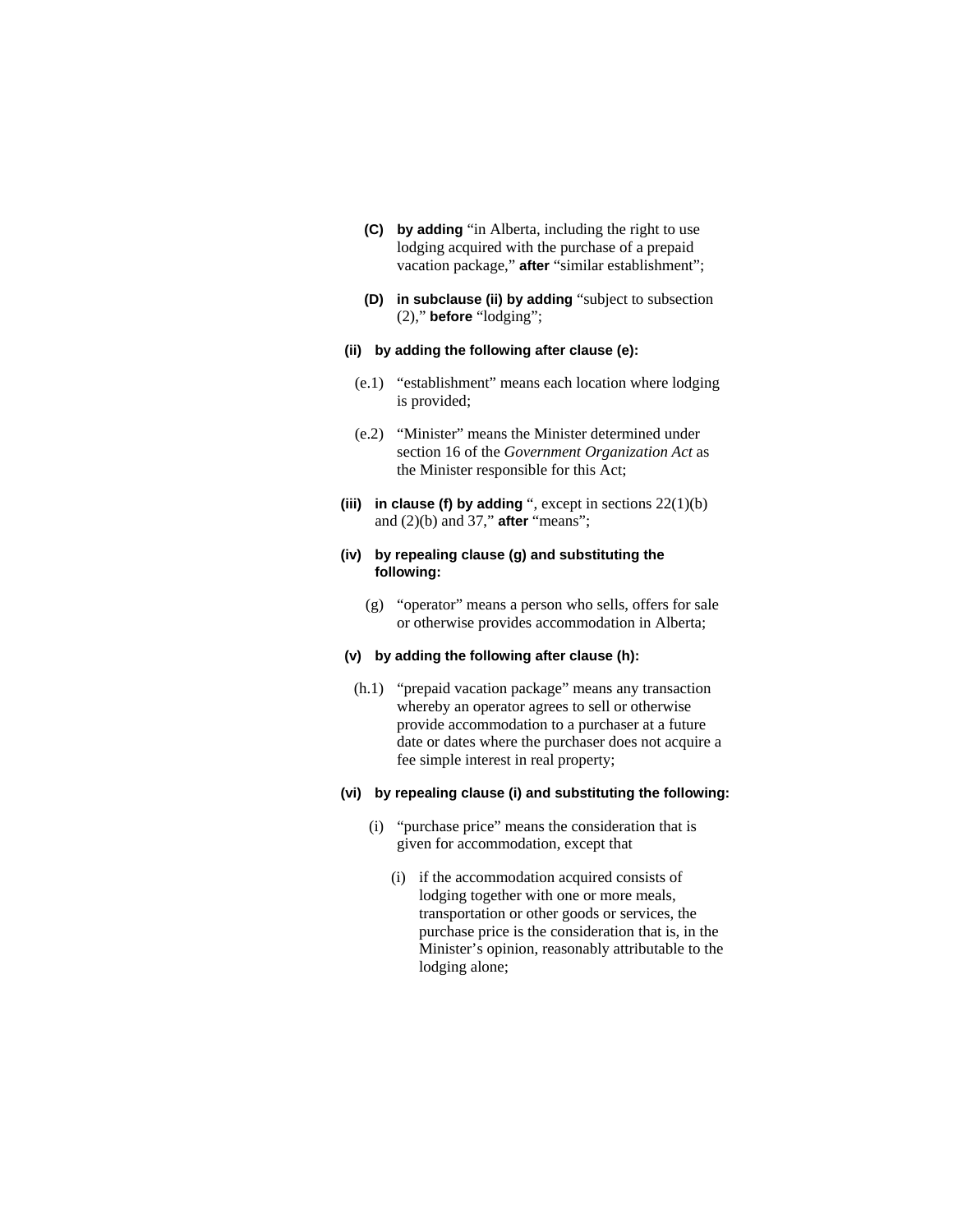- (ii) if any portion of the consideration given for accommodation is other than money, the purchase price is the price
	- (A) of similar accommodation rented or available for rent to another person by the same operator on the day or days the purchaser occupies the accommodation, or
	- (B) that is, in the Minister's opinion, reasonably attributable to the accommodation;
- (iii) if the accommodation acquired is in respect of a prepaid vacation package under which the purchaser acquires the right to use the accommodation during intervals specified in the prepaid vacation package contract, the purchase price includes the consideration that is given for any initial or ongoing maintenance fees in respect of the accommodation;

### **(vii) by repealing clause (j) and substituting the following:**

- (j) "purchaser" means a person who acquires accommodation for the purchaser's own use or for use by another, and includes a contractor referred to in section  $2(1.1)$ ;
- (k) "responsible representative" means a trustee in bankruptcy, assignee, liquidator, administrator, receiver, receiver-manager or any other similar person administering, winding up, controlling or otherwise dealing with a property or business of an operator.

# **(c) by adding the following after subsection (1):**

**(2)** Accommodation includes lodging in an establishment referred to in subsection (1)(a)(ii) during any period when more than 3 bedrooms in the establishment are rented.

# **4 Section 2 is amended**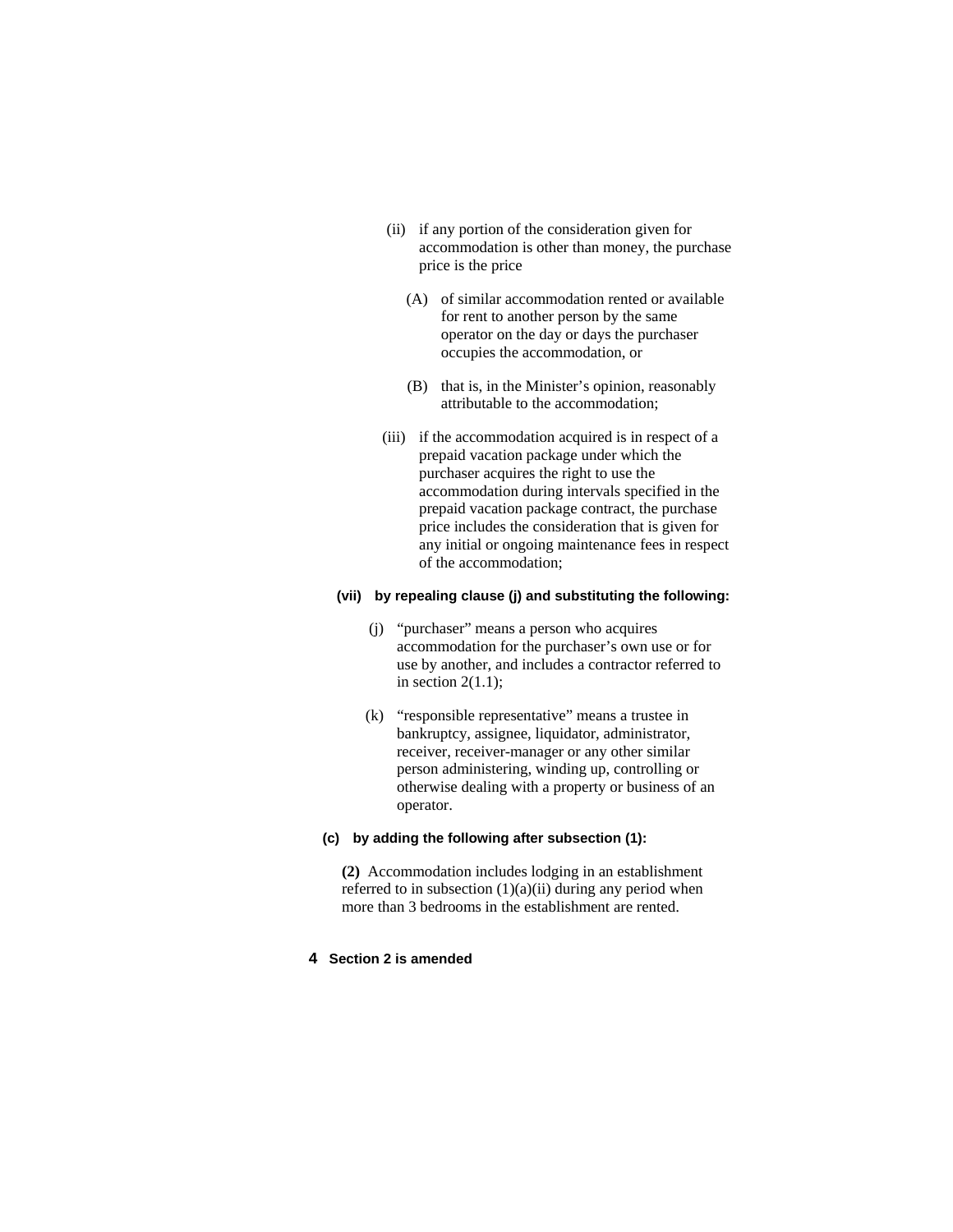**(a) by repealing subsections (1), (2) and (3) and substituting the following:** 

## **Tourism levy on purchaser**

**2(1)** Subject to this section, a purchaser shall pay a tourism levy to the Minister at the rate of

- (a) 5% of the purchase price for any accommodation purchased before April 1, 2005, and
- (b) 4% of the purchase price for any accommodation purchased after March 31, 2005.

**(1.1)** Where a room is occupied by a person (in this subsection referred to as the "contractor") performing services for an operator who provides the room free of charge to the contractor, the contractor shall pay a tourism levy at the applicable rate specified in subsection (1) based on the purchase price

- (a) of a similar room rented or available for rent to another person by the operator on the day or days the contractor occupies the room, or
- (b) that is, in the Minister's opinion, attributable to the room.

**(2)** An operator shall, as an agent of the Minister for the collection of a tourism levy, collect the tourism levy payable under this Act from the purchaser when the purchase is made or, in the case of ongoing maintenance fees referred to in section  $1(1)(i)(iii)$ , when the maintenance fees are paid.

**(2.1)** If the Crown in right of Alberta is a purchaser, it shall pay an amount equal to the tourism levy it would pay if it were a natural person.

**(3)** For the purposes of this Act, if an operator does not collect a tourism levy payable pursuant to subsection (2), the operator is nevertheless deemed to have collected the tourism levy.

# **(b) in subsection (4) by striking out** "tax" **and substituting**  "tourism levy";

**(c) by repealing subsection (4).**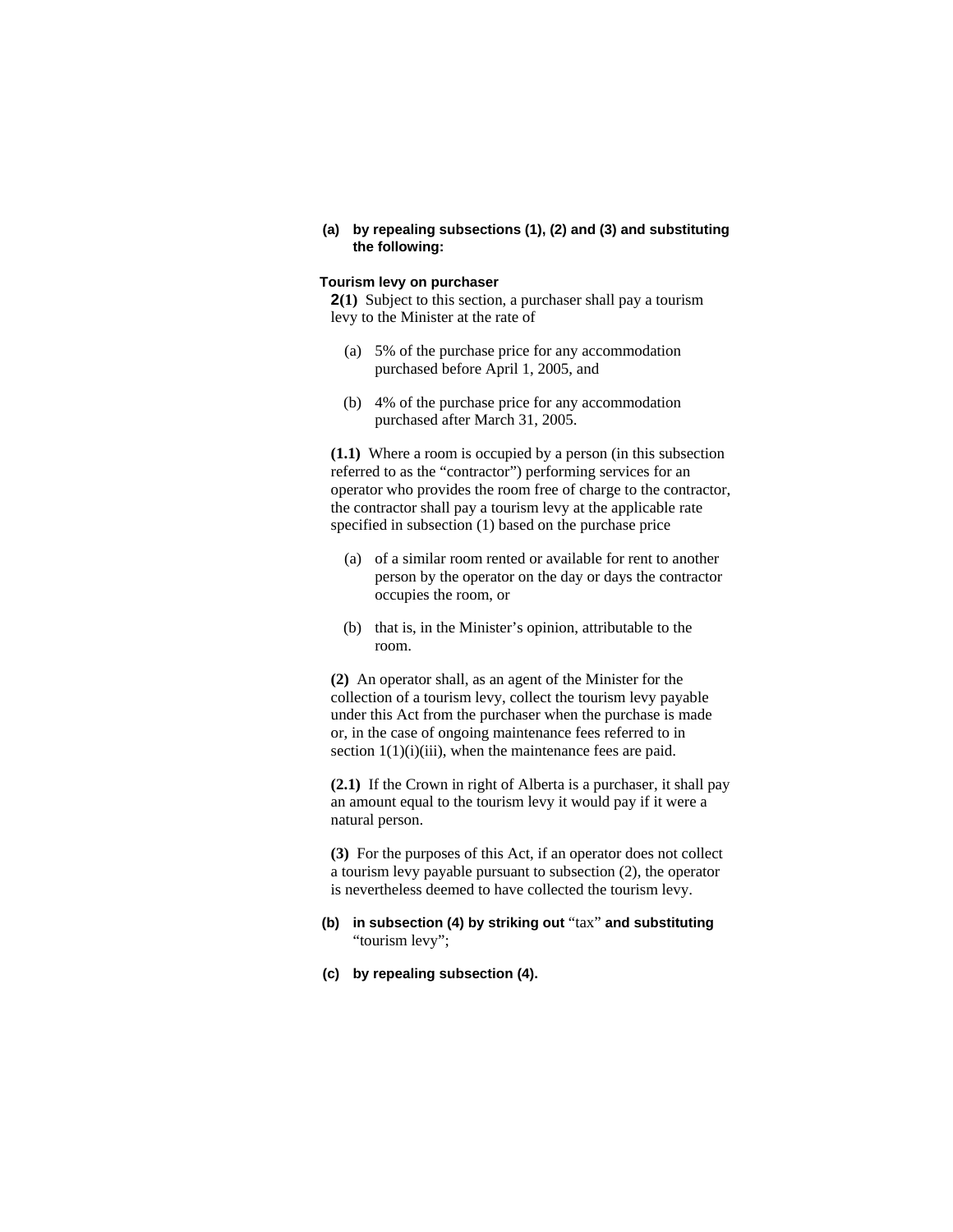# **5 The following is added after section 2:**

#### **Registration required**

**2.1**(1) No person shall sell, offer for sale or otherwise provide accommodation in Alberta unless the person is registered under this section.

**(2)** If a person sells, offers for sale or otherwise provides accommodation in respect of more than one establishment, the person must be registered in respect of each establishment.

**(3)** An application for registration must be made in accordance with the regulations.

**(4)** The Minister may refuse to register a person or may suspend or cancel the registration of a person who, in the opinion of the Minister,

- (a) has contravened this Act or a regulation under this Act, or
- (b) has any director, officer or employee who has contravened this Act or a regulation under this Act.

**(5)** The Minister may refuse to register a person who is not dealing at arm's length with a person whose registration has been suspended or cancelled or whose application for registration has been refused.

**(6)** If the Minister refuses to register a person or suspends or cancels a person's registration, the Minister shall give to the person a notice of refusal, suspension or cancellation specifying the reason for the refusal, suspension or cancellation.

**(7)** No person whose registration has been suspended or cancelled shall sell, offer for sale or otherwise provide accommodation in the establishment to which the registration relates until the suspension has ended or the registration has been reinstated.

### **Registration re transitional**

**2.2** An operator who, on the coming into force of this section,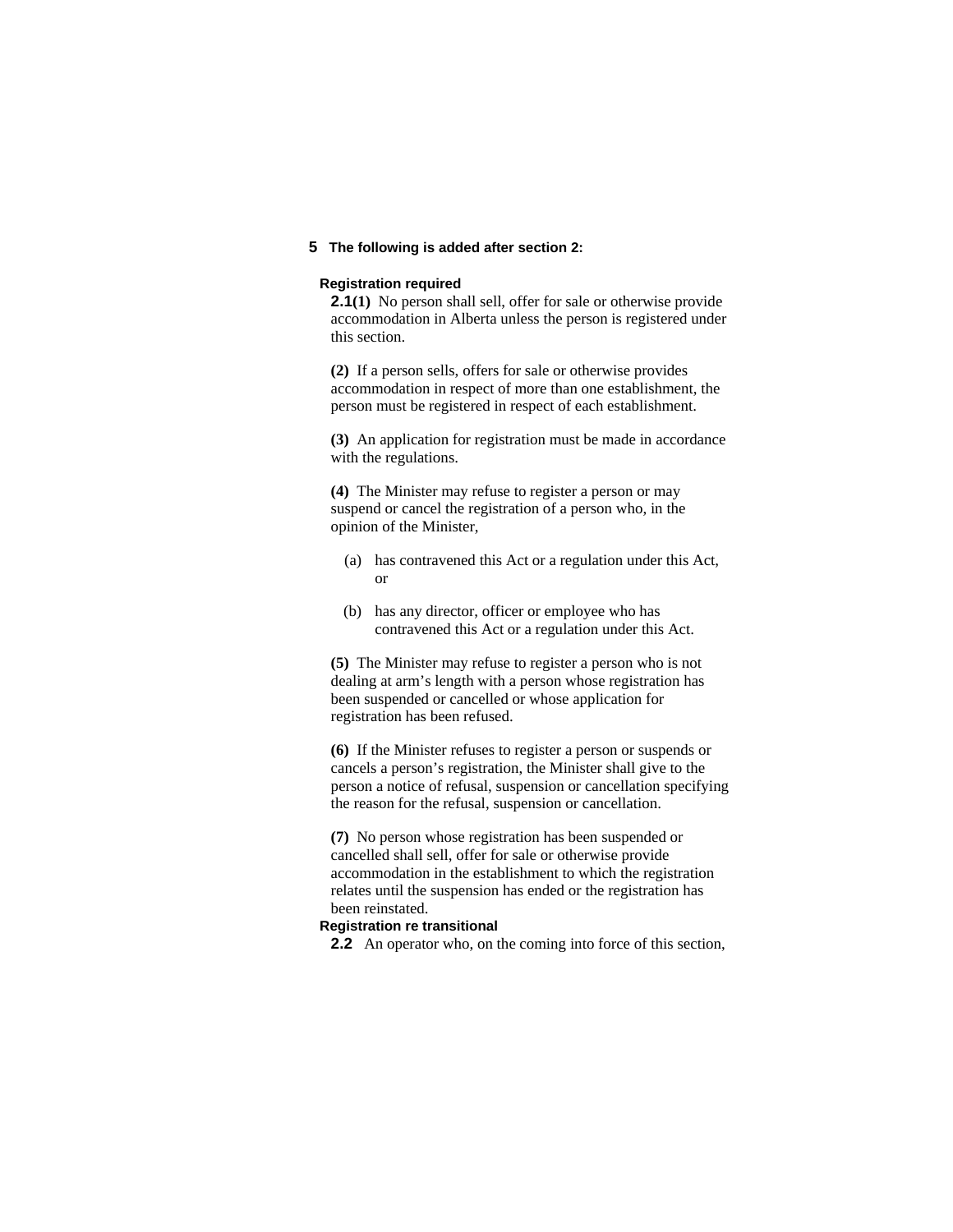- (a) has been issued a Business Identification Number in respect of an establishment for the purposes of this Act by the Department of Finance, and
- (b) is required to file a return for that establishment

 is deemed to be registered under section 2.1 in respect of that establishment.

# **Ceasing to carry on business**

**2.3** An operator shall immediately notify the Minister in writing if the operator ceases to sell, offer for sale or otherwise provide accommodation in an establishment.

# **6 Section 3 is repealed and the following is substituted:**

### **Remitting tourism levy**

**3** An operator who collects, or is deemed to have collected, a tourism levy payable under section 2 shall remit it to the Minister in the manner and at the times prescribed in the regulations.

# **7 Section 4 is repealed and the following is substituted:**

### **Special account**

**4** The Minister may require an operator who collects a tourism levy under this Act to deposit the amount collected into an account in the name of the Minister or an account in trust for the Minister at a financial institution specified by the Minister.

### **8 Section 5 is amended**

# **(a) by repealing subsection (1) and substituting the following:**

#### **Assessment of tourism levy**

**5(1)** The Minister may

 (a) assess any tourism levy payable by a purchaser under this Act within 4 years from the day the tourism levy became payable, and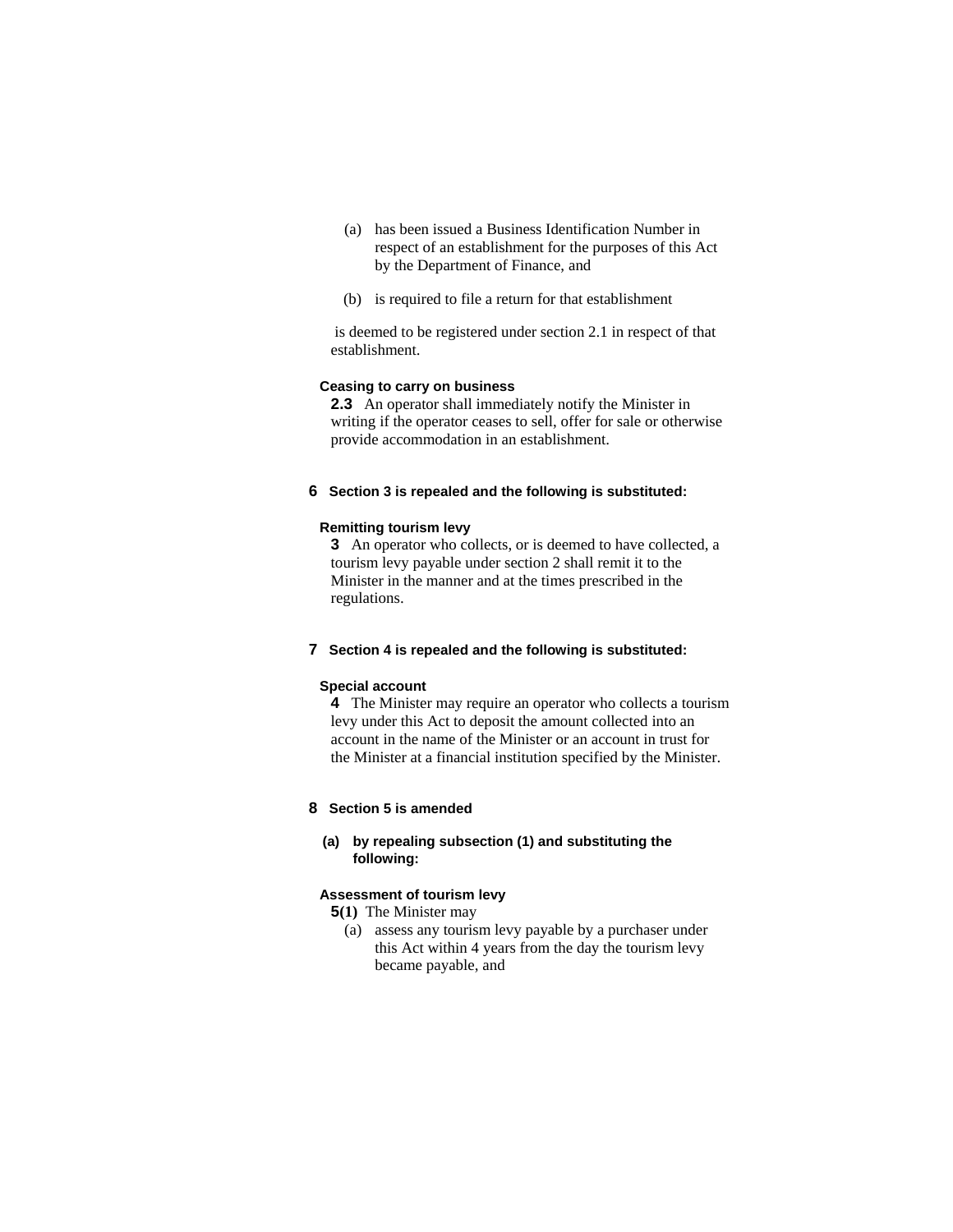(b) assess interest and penalties in addition to the tourism levy payable.

### **(b) by adding the following after subsection (1):**

#### **(1.1)** The Minister may

- (a) assess any tourism levy required to be remitted by an operator under this Act within 4 years from the day the tourism levy was required to be remitted, and
- (b) assess interest and penalties in addition to the tourism levy required to be remitted.

**(1.2)** Notwithstanding subsections (1) and (1.1), if a purchaser or an operator

- (a) has made any misrepresentation that is attributable to neglect, carelessness or wilful default,
- (b) has committed a fraud in making a return or in supplying any information under this Act or a regulation under this Act, or
- (c) has failed to disclose any relevant information,

the Minister may assess any tourism levy payable or required to be remitted and assess interest and penalties at any time the Minister considers reasonable.

**(c) in subsection (2) by striking out** "tax" **and substituting**  "a tourism levy";

### **(d) in subsection (3)**

- **(i) by striking out** "Provincial Treasurer" **and substituting**  "Minister";
- **(ii) by striking out** "tax" **and substituting** "tourism levy".
- **9 Section 6 is repealed.**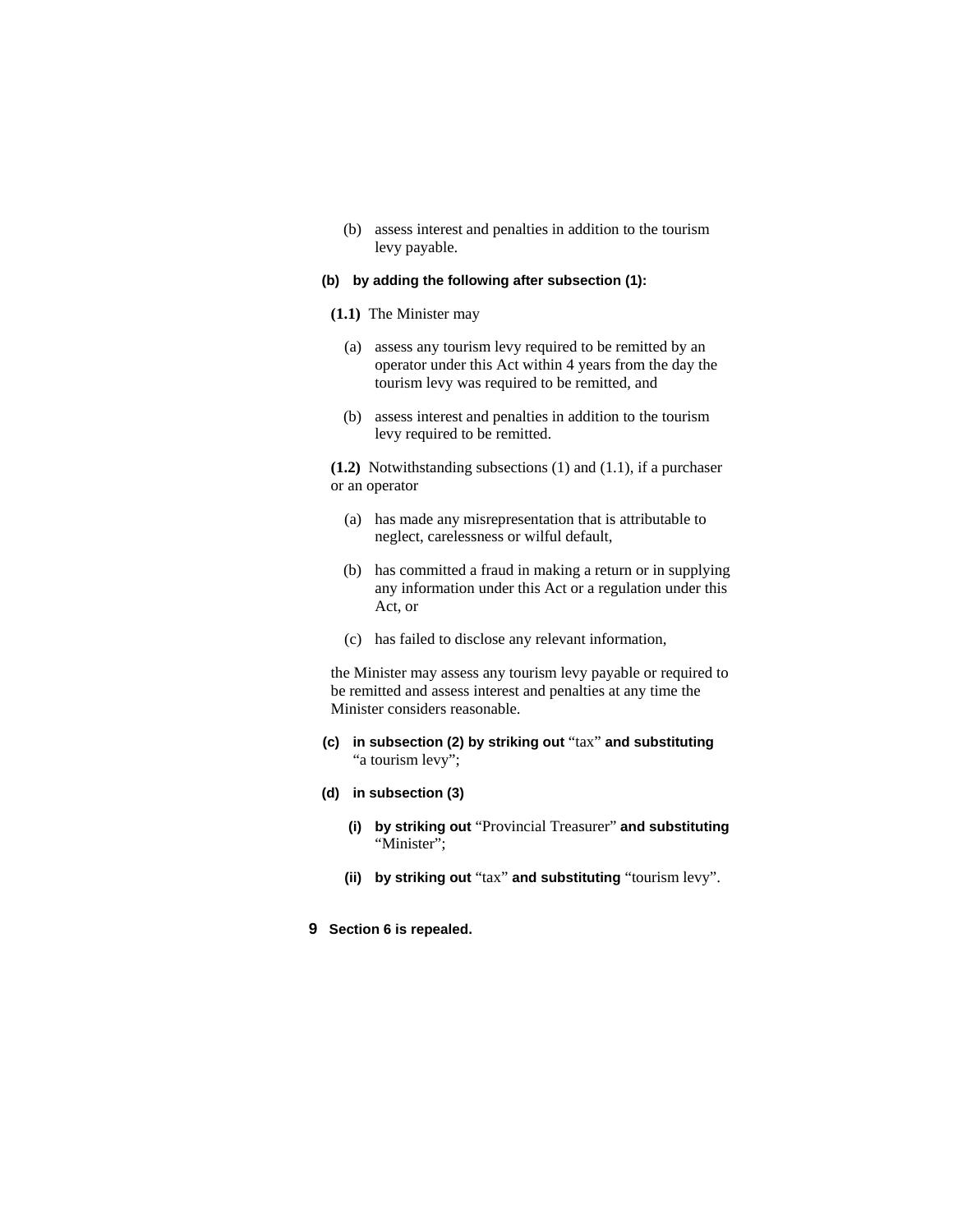# **10 The following is added before section 7:**

### **Late filing penalty**

**6.1** If a person fails to file a return as and when required by this Act or the regulations, the Minister may, by serving a notice of assessment on the person, assess against the person a penalty that is equal to the greater of

- (a) the amount of unpaid tourism levy as at the required filing date, and
- (b) \$25 for each day of default

to a maximum of \$1000.

# **11 Section 7 is amended**

### **(a) in subsection (1)**

**(i) in clause (a) by striking out** "or 6" **and substituting**  ", 6.1, 8, 14(3) or 14.1(3)";

# **(ii) by repealing clause (b) and substituting the following:**

- (b) the amount assessed in an assessment made under section 5, 6.1, 8, 14(3) or  $14.1(3)$  is, for the purposes of collection and recovery, deemed to be an amount owing under this Act and to be conclusively established as a debt due to the Crown in right of Alberta.
- **(b) in subsection (2) by striking out** "or 6" **and substituting**  ", 6.1, 8, 14(3) or 14.1(3)".

### **12 Section 8 is amended**

- **(a) in subsection (1)**
	- **(i) by adding** "in right of Alberta" **after** "Crown" **wherever it occurs**;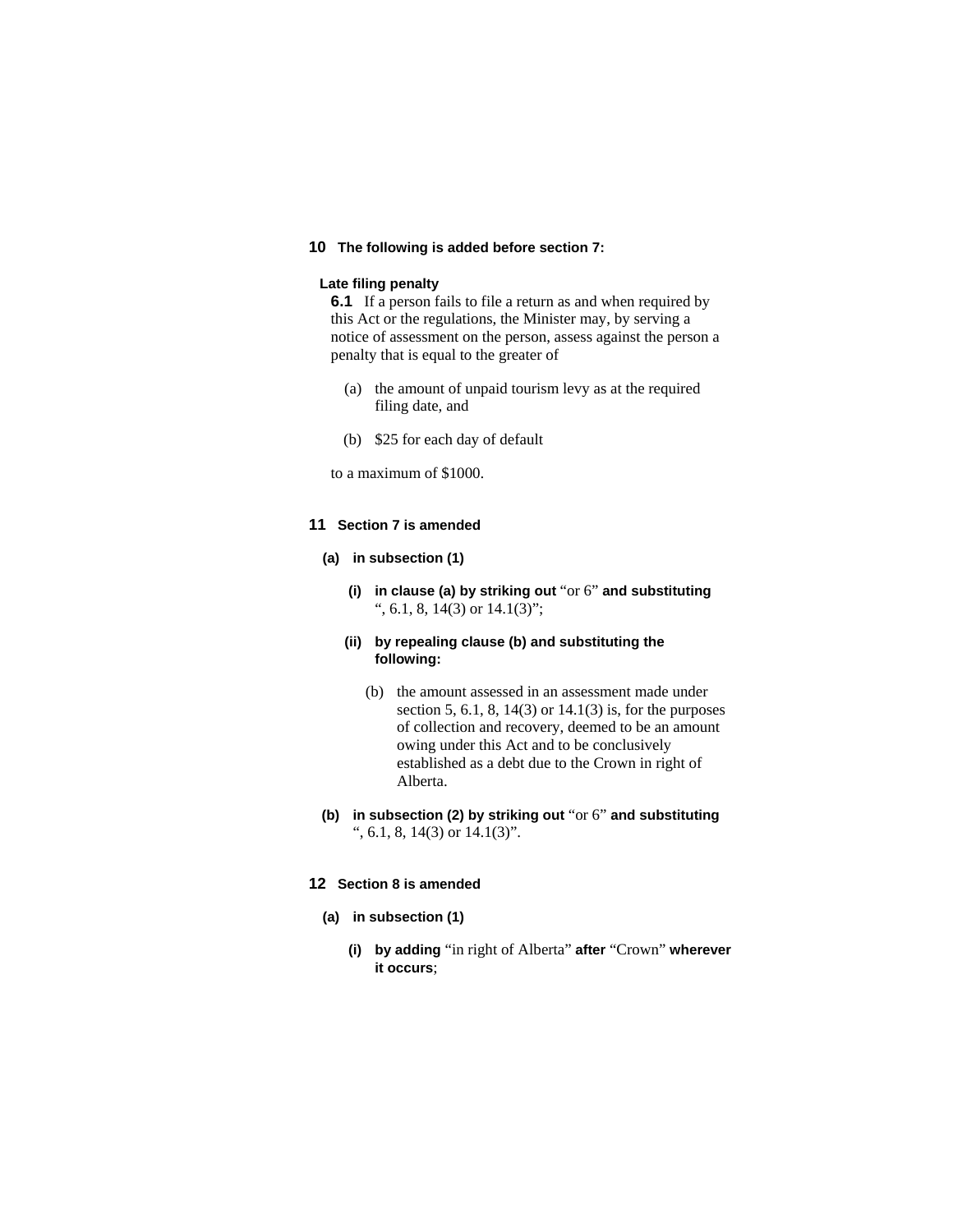- **(ii) by striking out** "Provincial Treasurer" **wherever it occurs and substituting** "Minister";
- **(b) in subsection (2) by striking out** "Provincial Treasurer" **and substituting** "Minister";
- **(c) in subsection (3) by adding** "in right of Alberta" **after**  "Crown".
- **13 Section 10 is repealed and the following is substituted:**

### **Payment by third party**

**10(1)** If the Minister has knowledge or suspects that a person is or will be, within one year, liable to make any payment to a person who owes an amount under this Act (in this section referred to as the "debtor"), the Minister may, by written notice, require the person to pay the money otherwise payable to the debtor in whole or in part to the Minister on account of the amount owing by the debtor under this Act.

**(2)** Without limiting the generality of subsection (1), if the Minister has knowledge or suspects that within 90 days

- (a) a bank, credit union, trust corporation, loan corporation or other similar person (in this section referred to as the "institution") will lend or advance money to, or make a payment on behalf of, or make a payment in respect of a negotiable instrument issued by, a debtor who is indebted to the institution and who has granted security in respect of the indebtedness, or
- (b) a person other than an institution will lend or advance money to, or make a payment on behalf of, a debtor who the Minister knows or suspects
	- (i) is employed by, or is engaged in providing services or property to, that person or was or will be, within 90 days, so employed or engaged, or
	- (ii) if that person is a corporation, is not dealing at arm's length with that person,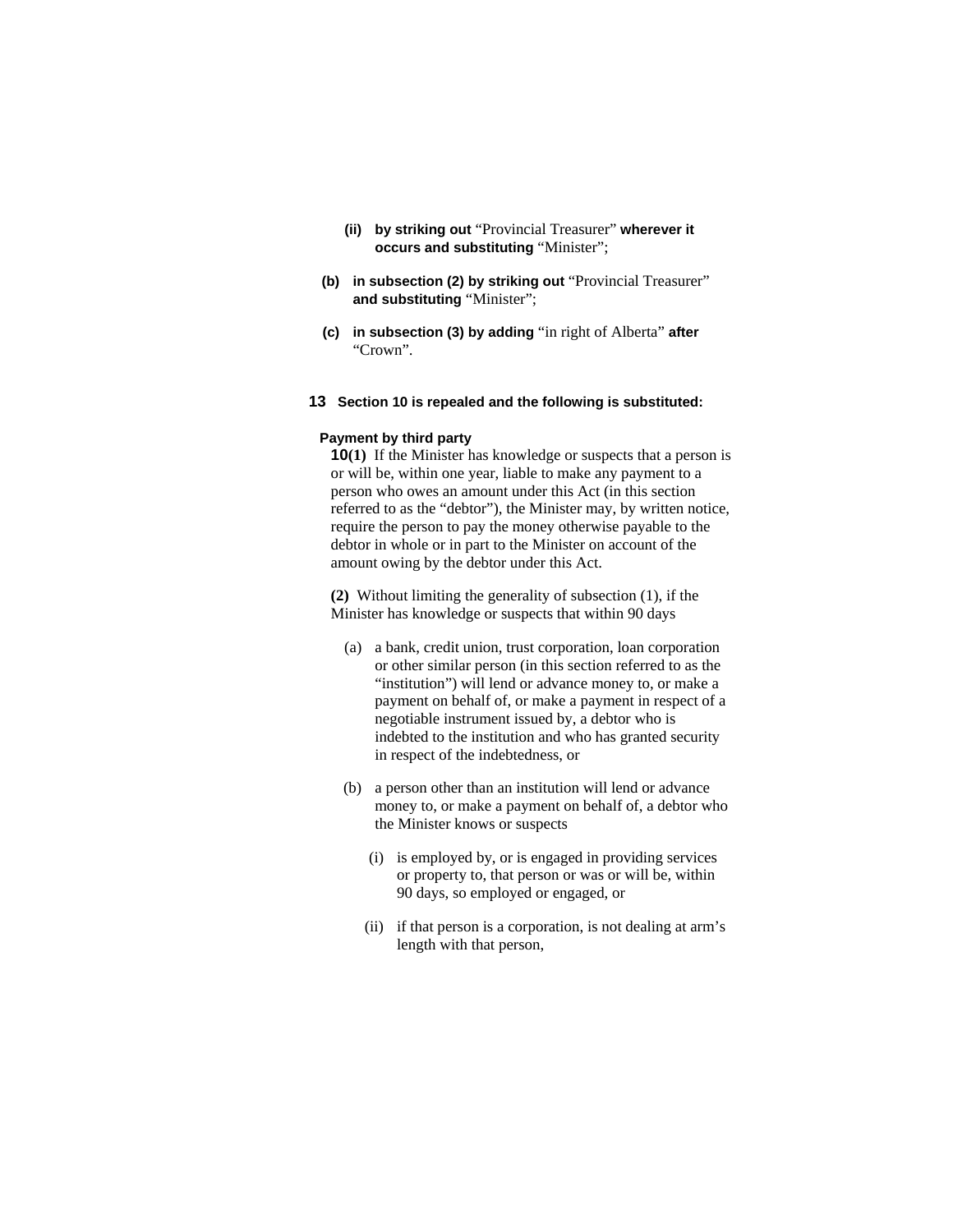the Minister may, by written notice, require the institution or person, as the case may be, to pay in whole or in part to the Minister on account of the amount owing by the debtor under this Act the money that would otherwise be so lent, advanced or paid, and any money so paid to the Minister is deemed to have been lent, advanced or paid, as the case may be, to the debtor.

**(3)** The receipt of the Minister for money paid under this section is a good and sufficient discharge of the amount owing by the debtor to the extent of that payment.

**(4)** A person who, after receiving a notice under subsection (1), discharges any liability to the debtor without complying with a requirement under this section is liable to pay to the Crown in right of Alberta the lesser of

- (a) an amount equal to the liability discharged, and
- (b) the amount that the person was required under this section to pay to the Minister.

**(5)** An institution or other person that, after receiving a notice under subsection (2), fails to comply with a requirement under this section with respect to money to be lent, advanced or paid is liable to pay to the Crown in right of Alberta an amount equal to the lesser of

- (a) the total amount of money so lent, advanced or paid, and
- (b) the amount that the institution or person was required under this section to pay to the Minister.

**(6)** If a person who is or is about to become liable to make a payment to, lend money to or make a payment on behalf of a debtor carries on business under a name or style other than the person's own name, the notice under subsection (1) or (2) may be addressed to the name or style under which the person carries on business and, in the case of personal service, is deemed to have been validly served if it has been left with an adult person employed at the place of business of the addressee.

**(7)** If the persons who are or are about to become liable to make a payment to, lend money to or make a payment on behalf of a debtor carry on business in partnership, the notice under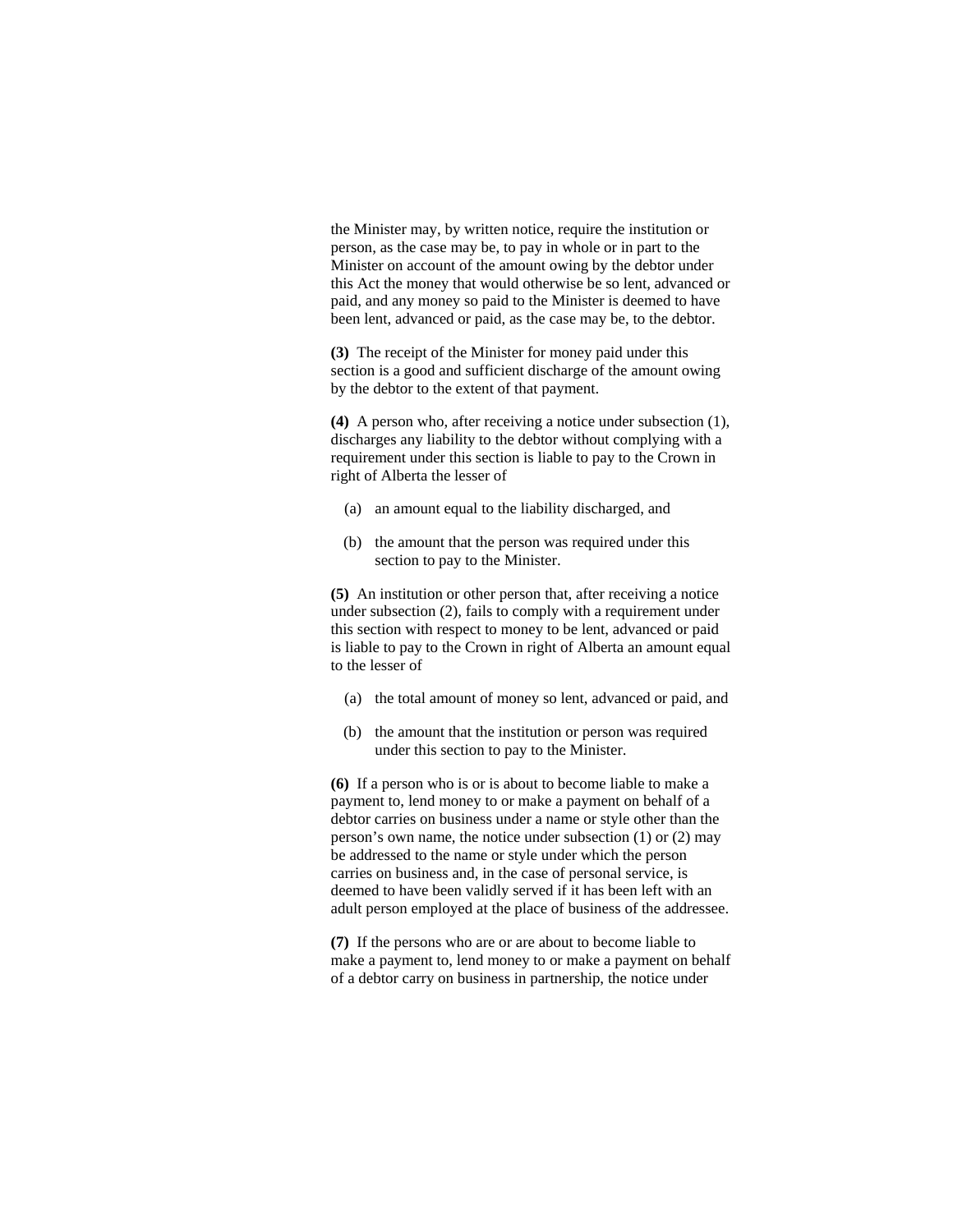subsection (1) or (2) may be addressed to the partnership name and, in the case of personal service, is deemed to have been validly served if it has been served on one of the partners or left with an adult person employed at the place of business of the partnership.

# **14 Sections 11 and 12 are repealed.**

### **15 Section 13 is amended**

- **(a) in clause (a) by striking out** "tax" **and substituting**  "tourism levy";
- **(b) by repealing clause (b) and substituting the following:**
	- (b) by a purchaser in respect of an amount of tourism levy that is assessed against the purchaser in accordance with this Act and the regulations and that the purchaser fails to pay in accordance with this Act and the regulations, and

# **16 The following is added after section 13:**

#### **Waiver or cancellation of penalties or interest**

**13.1** Notwithstanding the *Financial Administration Act*, the Minister may at any time waive or cancel the imposition of or liability for any penalty or interest imposed or payable under this Act.

### **17 Section 14 is repealed and the following is substituted:**

#### **Responsible representative**

**14(1)** For the purposes of this Act, where a person is a responsible representative of an operator at any time,

 (a) the responsible representative is jointly and severally liable with the operator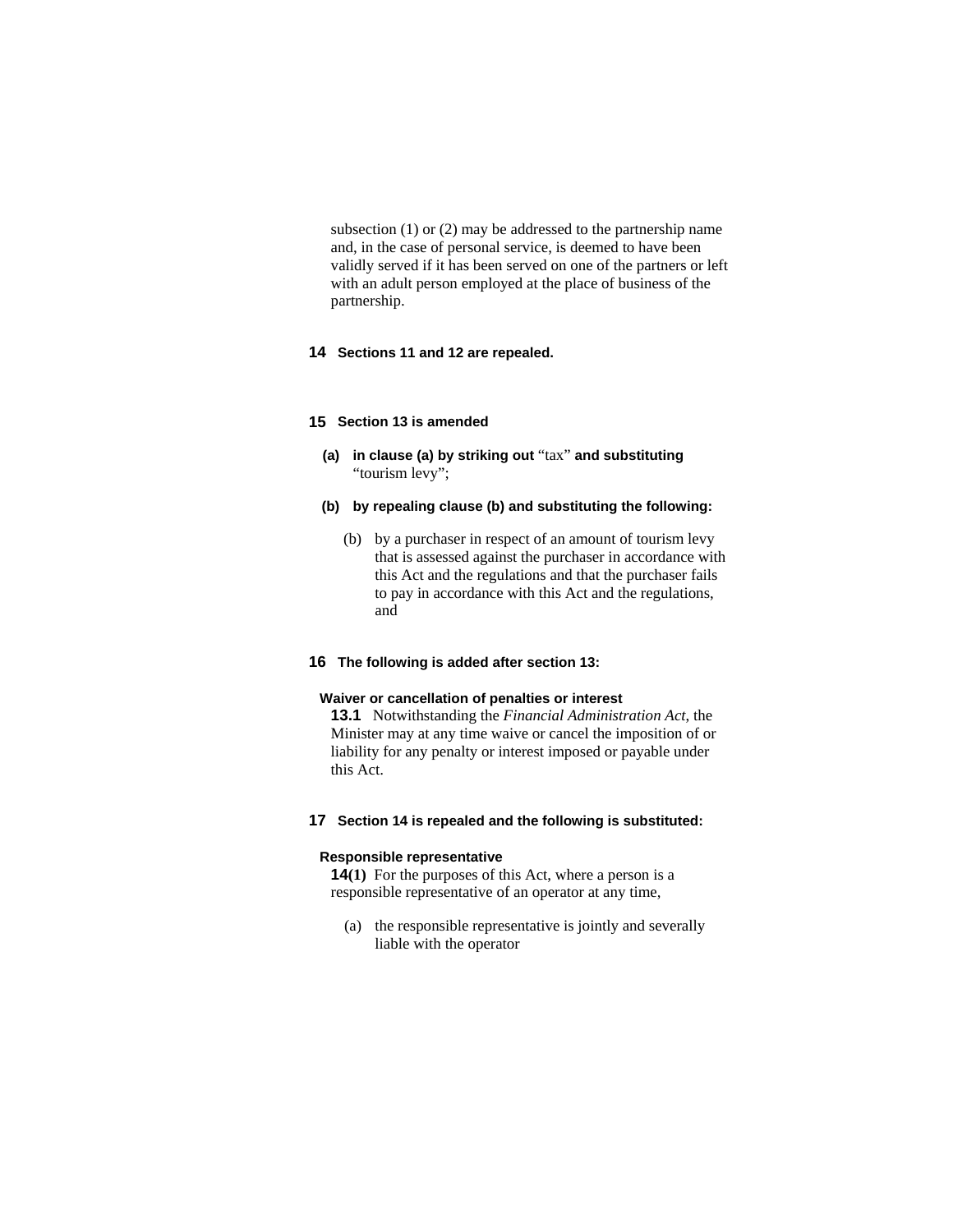- (i) to pay each amount that is payable under this Act by the operator at or before that time and that remains unpaid, to the extent that the responsible representative is at that time in possession or control, in the capacity of responsible representative, of property that belongs or belonged to, or that is or was held for the benefit of, the operator, and
- (ii) to perform any obligation or duty imposed under this Act on the operator at or before that time and that remains outstanding, to the extent that the obligation or duty can reasonably be considered to relate to the responsibilities of the responsible representative acting in that capacity,

#### and

 (b) any action or proceeding in respect of the operator taken under this Act at or after that time by the Minister may be taken in the name of the responsible representative acting in that capacity and, when taken, has the same effect as if it were taken directly against the operator and, if the operator is no longer an operator, as if the operator continued to be an operator.

**(2)** A responsible representative shall, before distributing any property over which the responsible representative has control in the capacity of responsible representative, obtain a certificate from the Minister certifying that all amounts

- (a) for which the operator is liable under this Act up to the date of the certificate, and
- (b) for the payment of which the responsible representative is or can reasonably be expected to become liable in the capacity of responsible representative

have been paid or that security for the payment of the amounts has been accepted by the Minister.

**(3)** If a responsible representative distributes property over which the responsible representative has control in the capacity of responsible representative without obtaining a certificate under subsection (2) in respect of the amounts referred to in that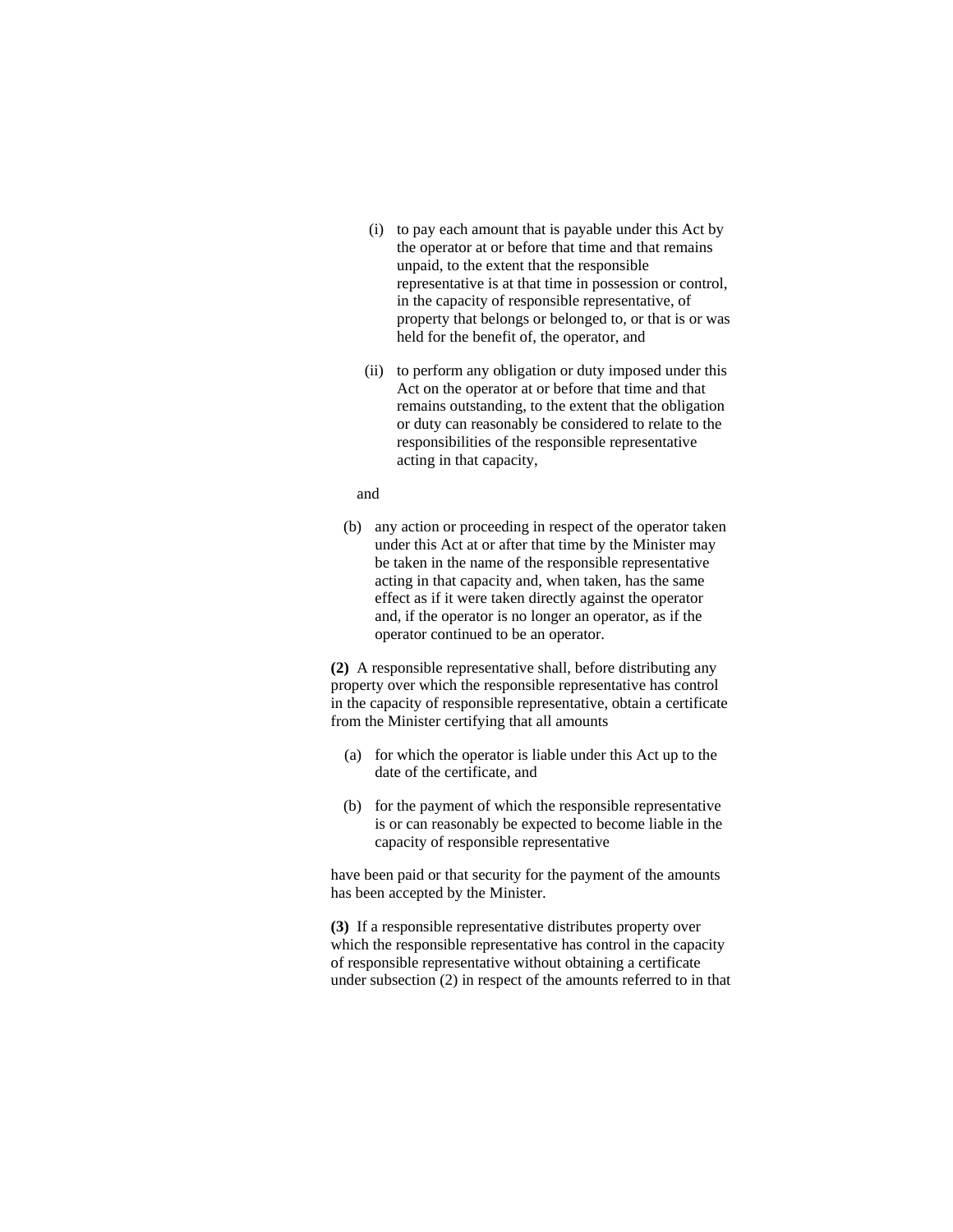subsection, the responsible representative is personally liable for the payment of those amounts to the extent of the value of the property distributed, and the Minister may assess the responsible representative for the amounts in the same manner and with the same effect as if it were an assessment under this Act of the operator for whose property or business the responsible representative is responsible.

**(4)** For the purposes of subsections (2) and (3), an appropriation by a responsible representative of an operator of property in the possession or control of the responsible representative acting in that capacity is deemed to be a distribution of property to a person.

# **Liability in respect of transfers by insolvent operator**

**14.1(1)** If property is transferred at any time by an operator to a person with whom the operator does not deal at arm's length at that time and the operator is insolvent, or becomes insolvent because of the transfer or because of the transfer and one or more other transactions, the person is jointly and severally liable with the operator to pay the liability under this Act of the operator equal to the amount, if any, by which the fair market value of the property at that time exceeds the fair market value at that time of the consideration given for the property, but nothing in this subsection limits the liability of the operator under any other provision of this Act.

#### **(2)** If

- (a) property is transferred at any time from a person (in this subsection referred to as the "transferor") to another person (in this subsection referred to as the "transferee") with whom the transferor does not deal at arm's length,
- (b) the transferor is liable because of subsection (1) or this subsection to pay an amount of the liability under this Act of another person (in this subsection referred to as the "debtor") under this Act, and
- (c) it can reasonably be considered that one of the reasons for the transfer would be, but for this subsection, to prevent the enforcement of this section,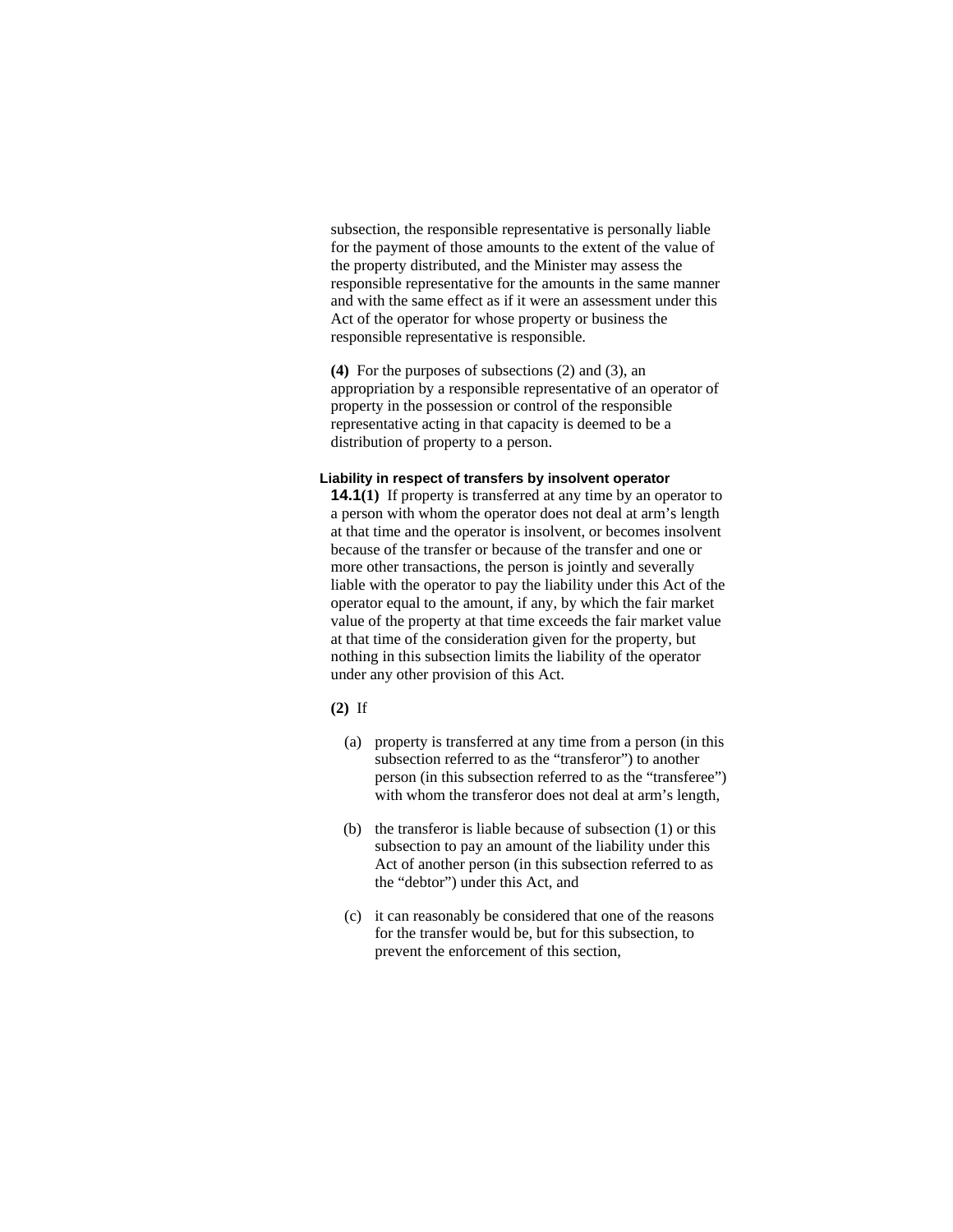the transferee is jointly and severally liable with the transferor and the debtor to pay an amount of the debtor's liability under this Act equal to the lesser of the amount of the liability that the transferor was liable to pay at that time and the amount, if any, by which the fair market value of the property at that time exceeded the fair market value at that time of the consideration given for the property, but nothing in this subsection limits the liability of the debtor or the transferor under any other provision of this Act.

**(3)** The Minister may at any time assess a person in respect of any amount payable because of this section.

**(4)** Where a person has become jointly and severally liable with an operator under this section in respect of part or all of a liability under this Act of the operator,

- (a) a payment by the person on account of that person's liability discharges the joint liability to the extent of the payment, but
- (b) a payment by the operator on account of that operator's liability discharges the person's liability only to the extent that the payment operates to reduce the operator's liability to an amount less than the amount in respect of

 which the person is, by this section, made jointly and severally liable.

# **Liability of directors for failure to remit**

**14.2(1)** Where an operator that is a corporation has failed to remit a tourism levy as required by section 3, the directors of the corporation at the time the corporation was required to remit the tourism levy are jointly and severally liable, together with the corporation, to pay that tourism levy and any interest or penalties relating to it.

- **(2)** A director is not liable under subsection (1) unless
	- (a) a certificate for the amount of the corporation's liability referred to in subsection (1) has been filed in the Court under section 9(2) and execution for that amount has been returned unsatisfied in whole or in part,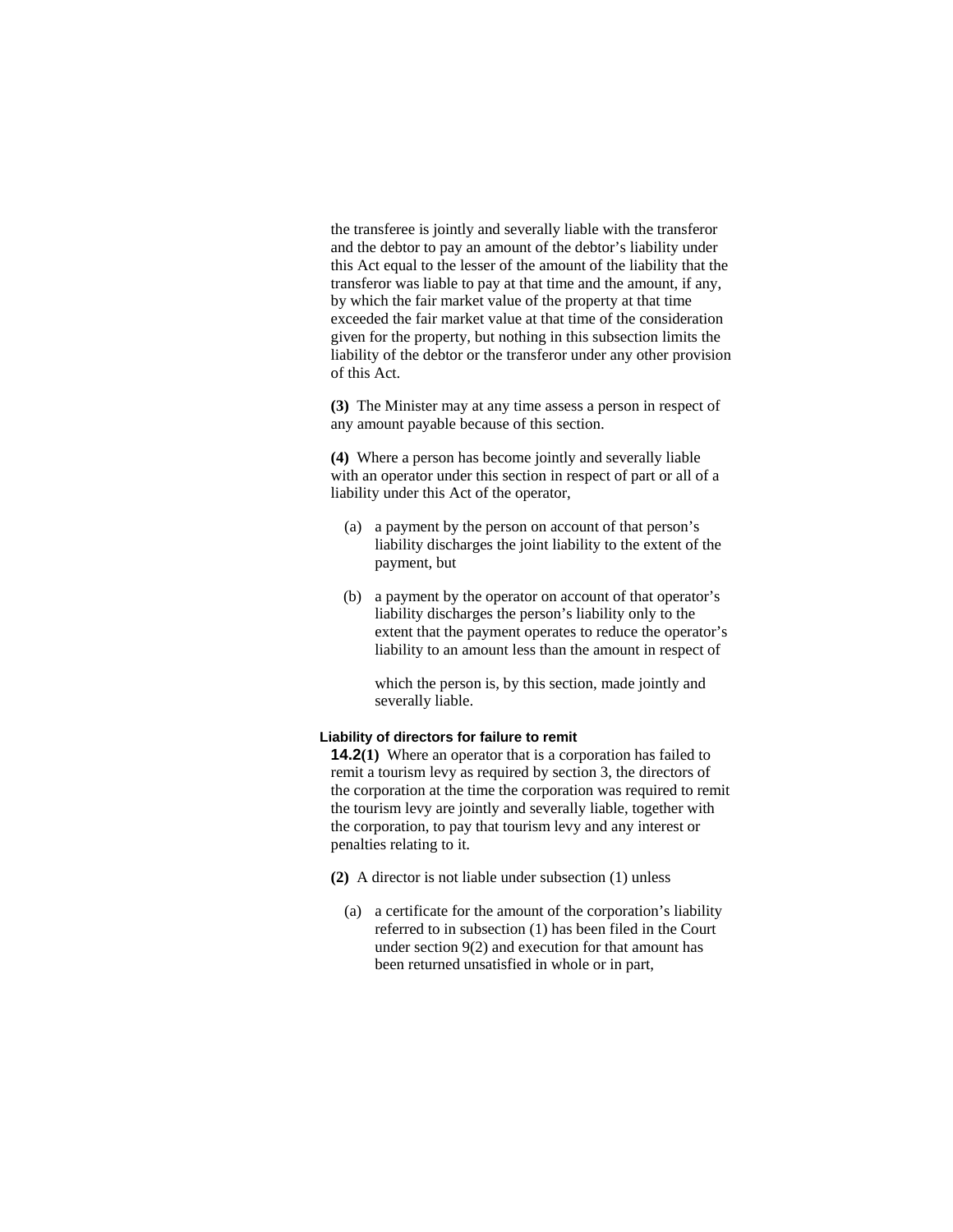- (b) the corporation has commenced liquidation or dissolution proceedings or has been dissolved and a claim for the amount of the corporation's liability referred to in subsection (1) has been proved within 6 months after the earlier of the date of commencement of the proceedings and the date of dissolution,
- (c) the corporation has made an assignment or a receiving order has been made against it under the *Bankruptcy and Insolvency Act* (Canada) and a claim for the amount of the corporation's liability referred to in subsection (1) has been proved within 6 months after the date of the assignment or receiving order, or
- (d) a compromise or arrangement has been proposed under the *Companies' Creditors Arrangement Act* (Canada) in respect of the corporation.

**(3)** No action or proceedings to recover any amount payable by a director of a corporation under subsection (1) may be commenced more than 2 years after the director last ceased to be a director of that corporation.

**(4)** Where an execution of the amount referred to in subsection (2)(a) has been returned unsatisfied in whole or in part, the

amount recoverable from a director is the amount remaining unsatisfied.

**(5)** Where a director pays an amount in respect of a corporation's liability referred to in subsection (1) that is proved in liquidation, dissolution or bankruptcy proceedings, the director is entitled to any preference that the Crown in right of Alberta would have been entitled to had that amount not been so paid, and where a certificate that relates to that amount has been filed, the director is entitled to an assignment of the certificate to the extent of the director's payment, which assignment the Minister is empowered to make.

**(6)** A director who has satisfied a claim under this section is entitled to a contribution from the other directors who were liable for the claim pursuant to this section.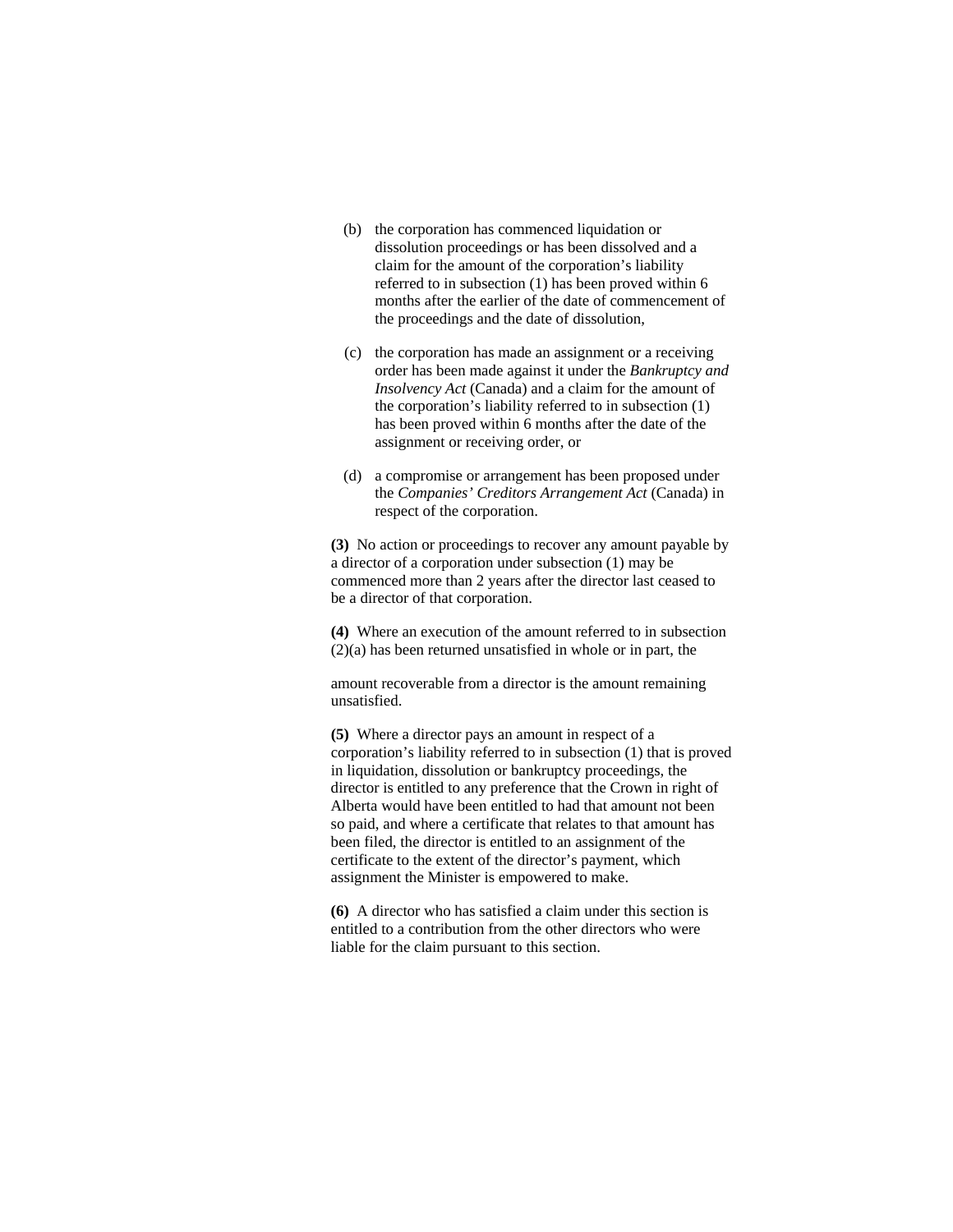# **18 Section 15 is repealed and the following is substituted:**

### **Amounts recoverable as debts**

**15** Tourism levies, penalties and interest payable under this Act are recoverable by the Crown in right of Alberta in an action in debt.

# **19 Section 16 is amended**

# **(a) by repealing subsection (1) and substituting the following:**

#### **Notice of objection**

**16(1)** A person who objects to a notice of assessment under section 5, 6.1, 8, 14(3) or 14.1(3) may, within 90 days after the day of mailing of the notice, serve on the Minister a notice of objection in the prescribed form setting out the reasons for the objection and the relevant facts.

### **(b) by repealing subsection (2) and substituting the following:**

**(2)** A notice of objection under this section shall be served by being sent by registered letter addressed to the Minister.

**(c) in subsection (3) by striking out** "Provincial Treasurer" **and substituting** "Minister";

# **(d) by repealing subsection (4) and substituting the following:**

**(4)** On receipt of a notice of objection, the Minister shall with all due dispatch reconsider the action or decision taken by the Minister and shall

- (a) vacate, confirm or vary that action or decision and notify the objector of the Minister's decision in writing, or
- (b) serve a new notice of assessment.

# **20 The following is added after section 16:**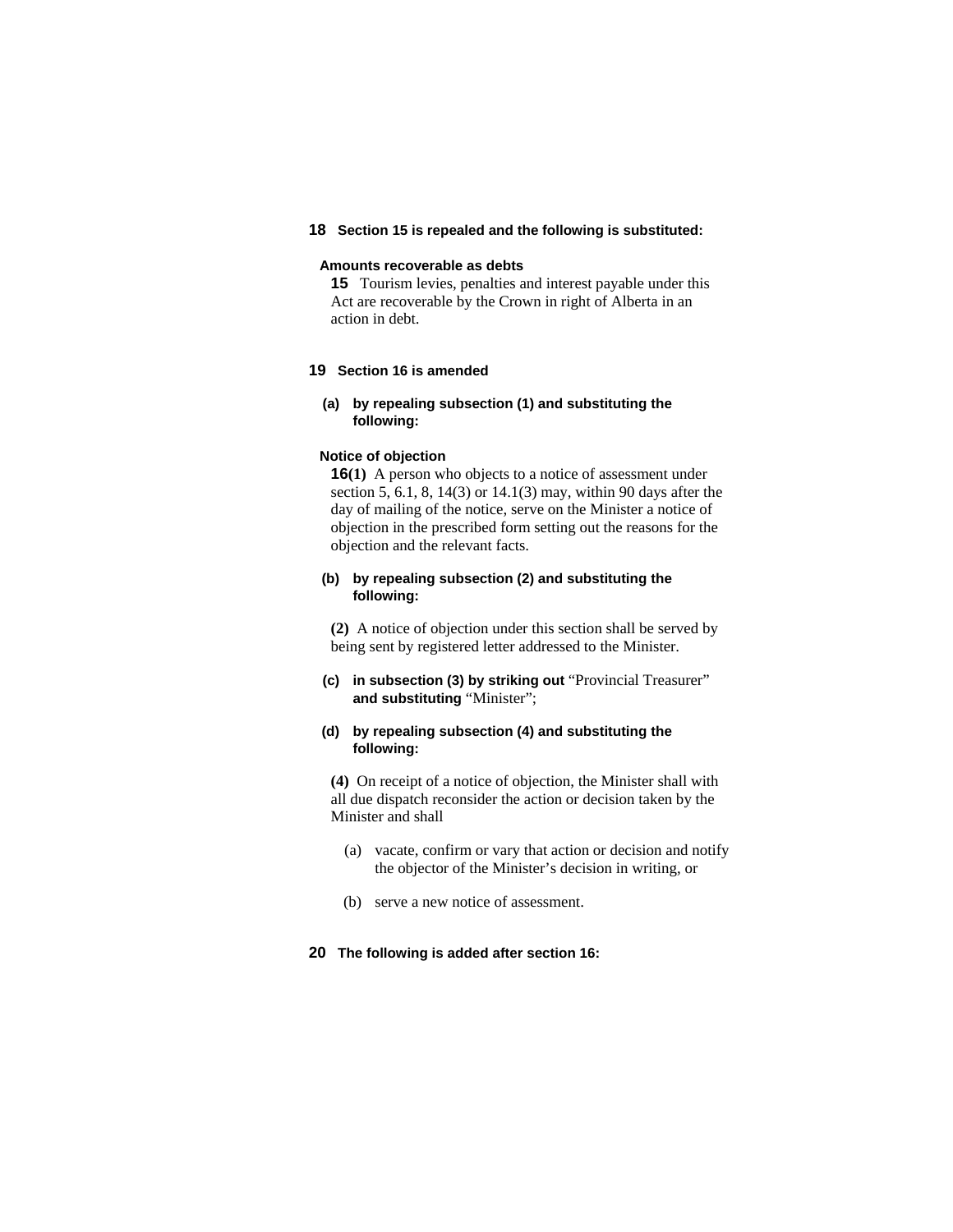### **Extension of time by Minister**

**16.1(1)** Where no notice of objection has been served under section 16(1) within the time limited by that provision for doing so, the person may apply to the Minister for an extension of the time for serving the notice of objection.

**(2)** An application made under subsection (1) shall set out the reasons why the notice of objection was not served within the time otherwise limited by this Act for doing so.

**(3)** An application made under subsection (1) shall be served by being sent by registered letter addressed to the Minister and accompanied with a copy of the notice of objection.

**(4)** The Minister may accept an application under this section notwithstanding that it was not served in the manner required by subsection (3).

**(5)** On receipt of an application made under subsection (1), the Minister shall with all due dispatch consider the application and grant or refuse it and notify the person of the decision in writing.

**(6)** Where an application made under subsection (1) is granted, the notice of objection is deemed to have been served or made

on the day the decision of the Minister is provided to the person.

- **(7)** No application shall be granted under this section unless
	- (a) the application is made within one year after the expiration of the time otherwise limited by this Act for serving a notice of objection, and
	- (b) the person demonstrates that
		- (i) within the time otherwise limited by this Act for serving the notice, the person
			- (A) was unable to act or to instruct another to act in the person's name, or
			- (B) intended in good faith to object to the assessment,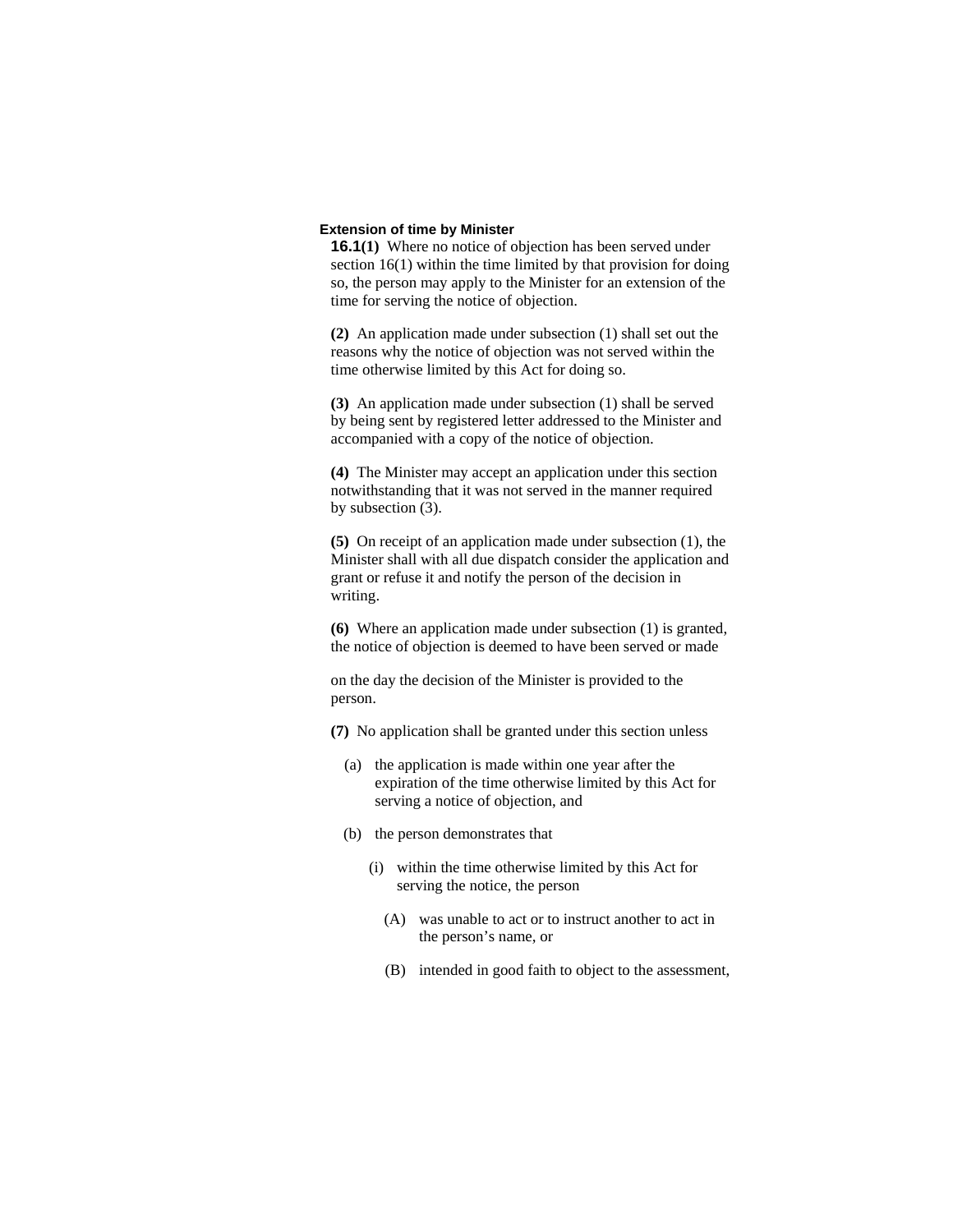- (ii) given the reasons set out in the application and the circumstances of the case, it would be just and equitable to grant the application, and
- (iii) the application was made as soon as circumstances permitted.

#### **Extension of time by Court**

**16.2(1)** A person who has made an application under section 16.1 may apply to the Court to have the application granted after

- (a) the Minister has refused the application, or
- (b) 90 days has elapsed after service of the application under section 16.1 and the Minister has not notified the person of the Minister's decision,

but no application under this section may be made after the expiration of 90 days after the day on which notification of the decision was mailed to the person or otherwise communicated in writing to the person.

**(2)** An application under subsection (1) shall be made by serving on the Minister by registered letter a copy of the

documents referred to in section 16.1(3) and the notification, if any, referred to in section 16.1(5) and by filing a copy of each with the clerk of the Court.

**(3)** The Court may grant or dismiss an application made under subsection (1) and, in granting an application, may impose such terms as it considers just or order that the notice of objection is deemed to have been served on the date of its order.

**(4)** No application shall be granted under this section unless

- (a) the application was made under section  $16.1(1)$  within one year after the expiration of the time otherwise limited by this Act for serving a notice of objection, and
- (b) the person demonstrates that
	- (i) within the time otherwise limited by this Act for serving the notice, the person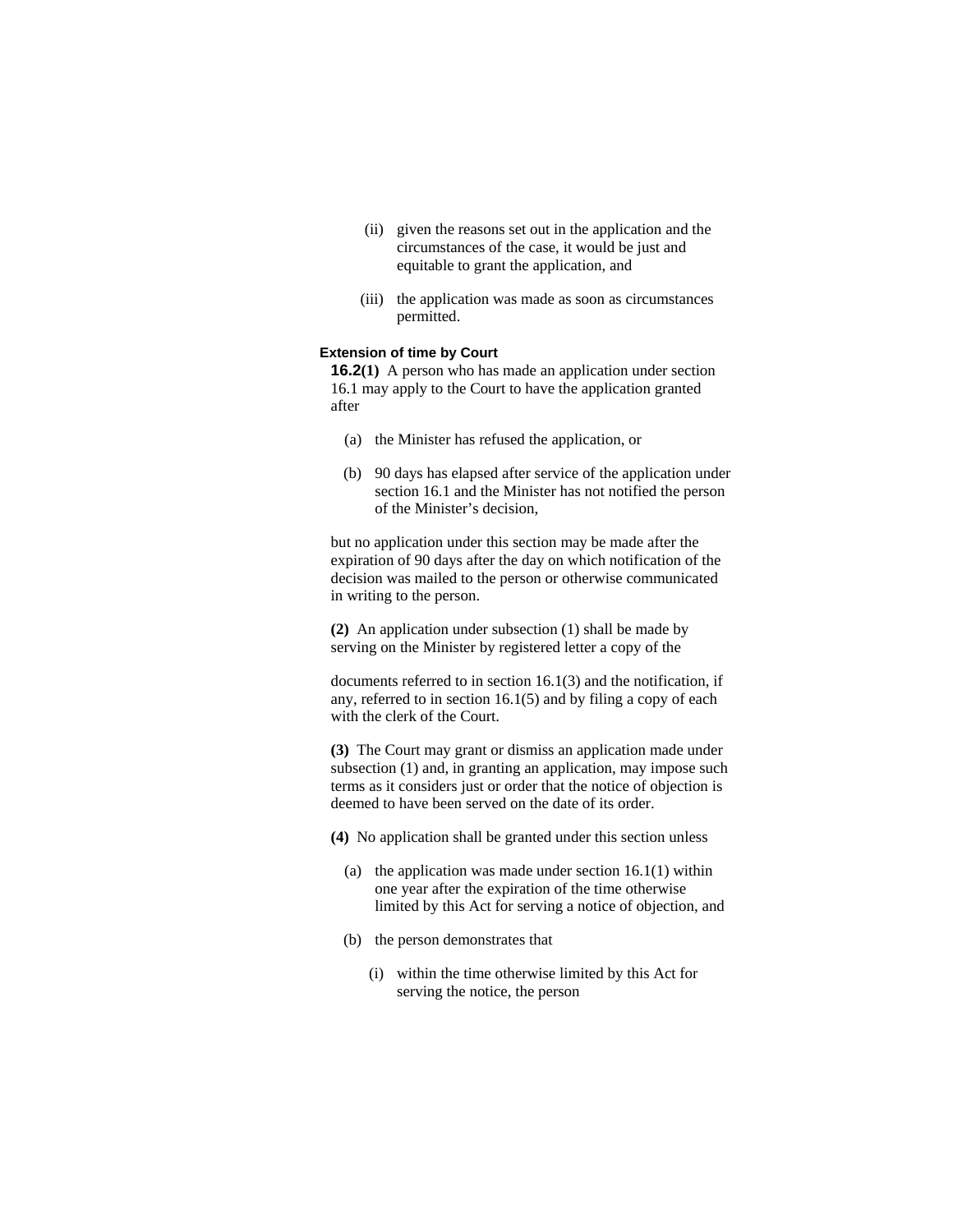- (A) was unable to act or to instruct another to act in the person's name, or
- (B) intended in good faith to object to the assessment,
- (ii) given the reasons set out in the application and the circumstances of the case, it would be just and equitable to grant the application, and
- (iii) the application was made under section  $16.1(1)$  as soon as circumstances permitted.

# **21 Section 17 is amended**

# **(a) by repealing subsection (1) and substituting the following:**

# **Notice of appeal**

**17(1)** A person who has served a notice of objection under section 16(1) may appeal to the Court to have the action or decision taken by the Minister vacated or varied

- (a) where the Minister has, under section 16(4), confirmed or varied the action or decision taken by the Minister or served a new notice of assessment, or
- (b) after 90 days has elapsed after service of the notice of objection and the Minister has not acted under section 16(4),

but no appeal under this section may be instituted after the expiration of 90 days from the day a notification under section 16(4) was mailed to the objector or otherwise communicated in writing to the objector.

**(b) in subsection (2) by striking out** "Provincial Treasurer" **wherever it occurs and substituting** "Minister";

### **(c) by repealing subsection (3) and substituting the following:**

**(3)** A notice of appeal shall be served on the Minister by being sent by registered letter addressed to the Minister.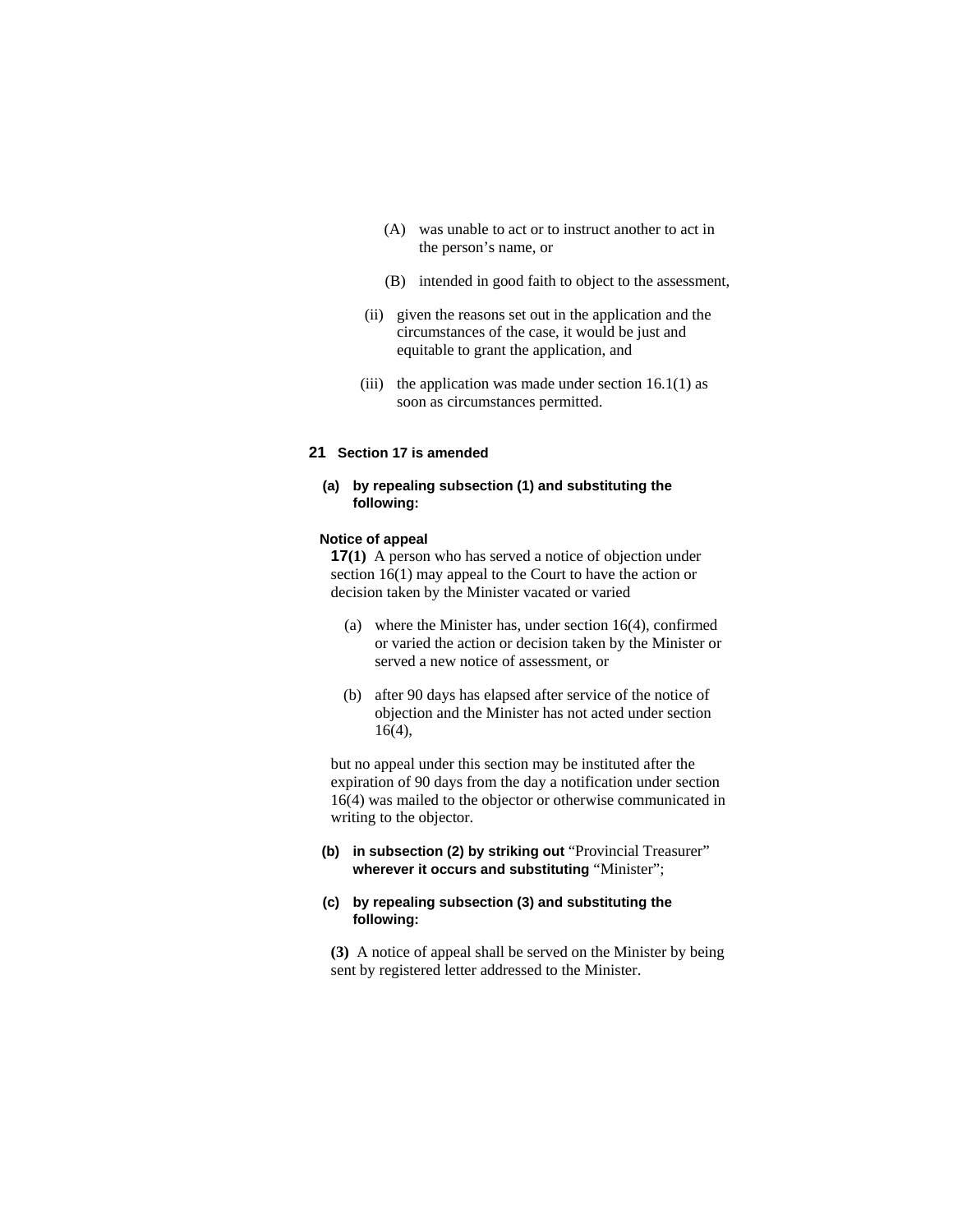# **22 Section 19 is amended**

# **(a) in subsection (3)**

- **(i) by adding** ", in an appeal of a decision with respect to a notice of objection filed in respect of an objection under section 16(1)(a)," **after** "The Court may";
- **(ii) in clause (b)(iv) by striking out** "Provincial Treasurer" **and substituting** "Minister";

#### **(b) by adding the following after subsection (3):**

**(3.1)** The Court may, in an appeal of a decision with respect to a notice of objection filed in respect of an objection under section  $16(1)(b)$ ,

- (a) dismiss the appeal, or
- (b) allow the appeal and direct, as the case may be, that subject to the terms or conditions the Court considers appropriate,
	- (i) registration be granted,
	- (ii) the suspension be removed, or
	- (iii) the registration be reinstated.

### **(c) by repealing subsection (4) and substituting the following:**

**(4)** The Court may, in delivering judgment on an appeal, order payment or repayment of a tourism levy, interest, penalties or costs by the appellant or the Minister.

**23 Section 21 is amended by adding** "under section 5, 6.1, 8, 14(3) or 14.1(3)" **after** "assessment".

### **24 The following is added after section 21:**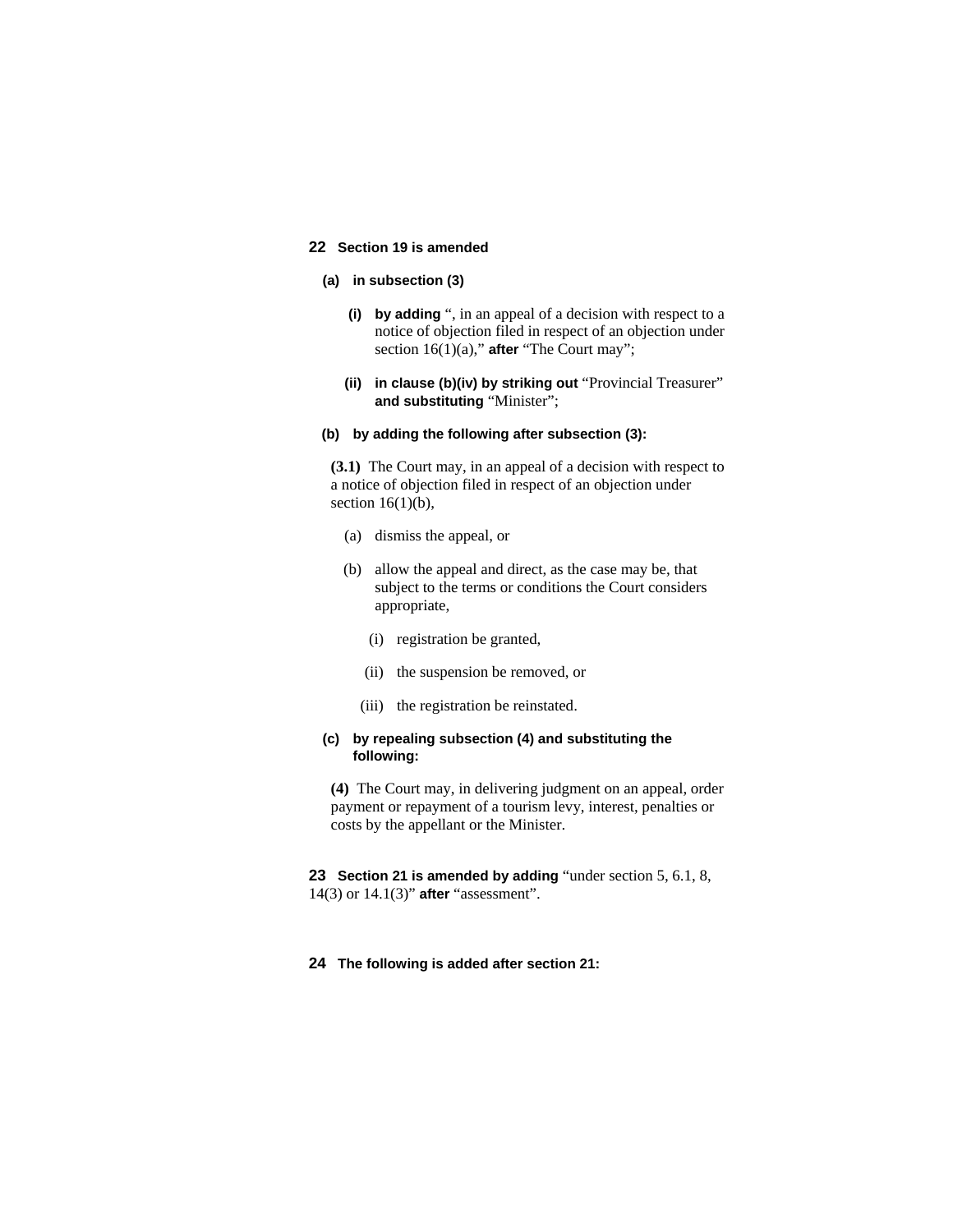### **Documents deemed signed**

**21.1** A document purporting to have been executed under or in the course of the administration or enforcement of this Act over the name in writing of the Minister or an official authorized by the Minister to exercise powers or perform duties of the Minister under this Act is deemed to have been signed, made and issued by the Minister or the official unless called into question by the Minister or by a person acting for the Minister or for the Crown in right of Alberta.

### **25 Section 22 is amended**

#### **(a) in subsections (1) and (2)**

- **(i) by striking out** "Provincial Treasurer" **and substituting**  "Minister":
- **(ii) by striking out** "or certified mail";
- **(b) in subsection (3)**
	- **(i) by striking out** "Provincial Treasurer" **and substituting**  "Minister";
	- **(ii) by striking out** "or certified mail";
	- **(iii) by striking out** "tax" **and substituting** "tourism levy".

# **26 Section 26 is amended**

- **(a) in subsection (1) by striking out** "Treasury Department" **and substituting** "Department administered by the Minister";
- **(b) in subsection (2) by striking out** "Provincial Treasurer" **wherever it occurs and substituting** "Minister".
- **27 The following is added after section 26:**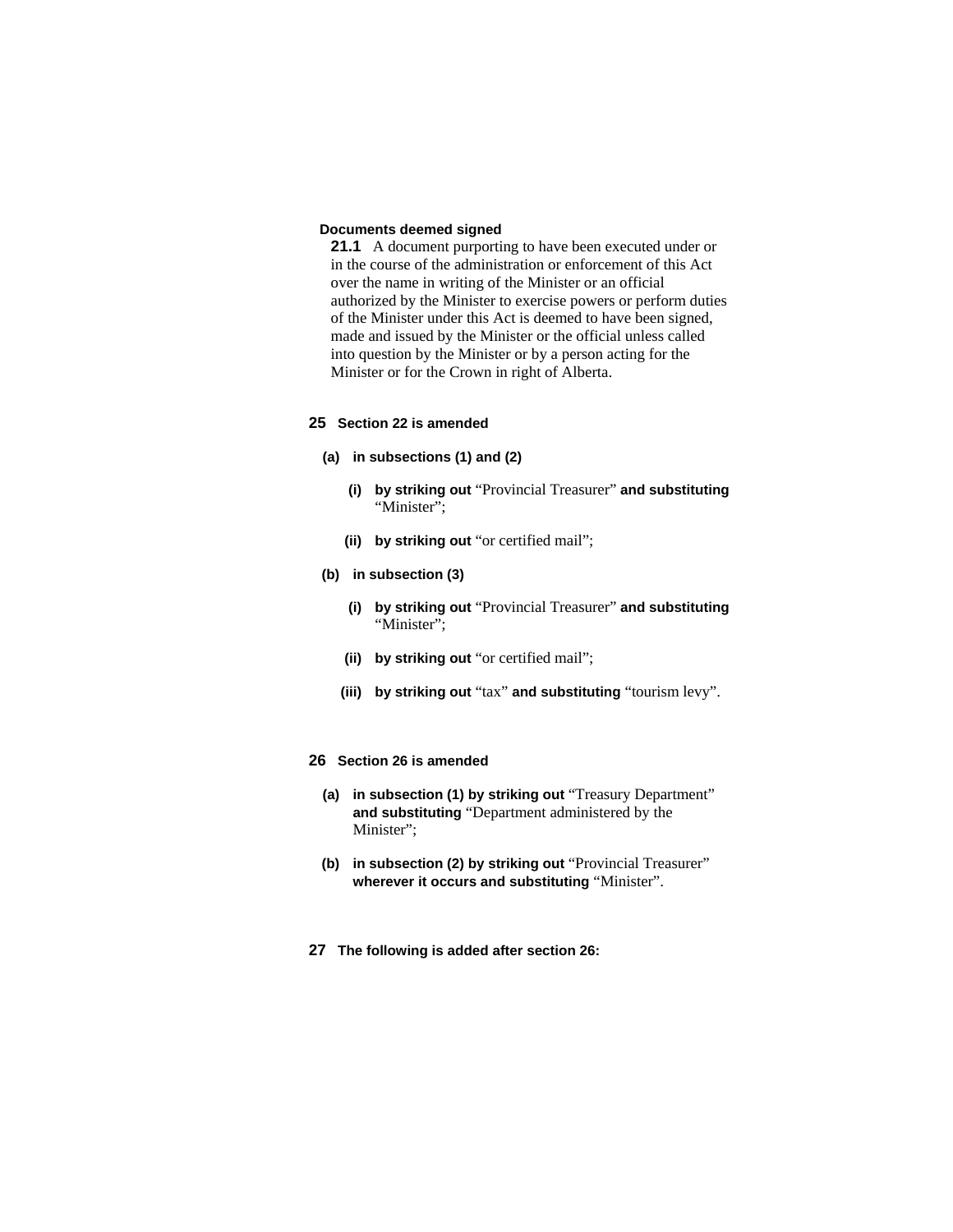### **Communication of information**

**26.1(1)** Information collected under this Act may be disclosed to a person employed or engaged by the Government of Canada or the government of a province or territory in the administration or enforcement of a taxation statute of Canada or of that province or territory if the information is used solely for the purposes of administering or enforcing the taxation statute and the Government of Canada or government of that province or territory supplies the Government of Alberta with similar information under an agreement or arrangement.

**(2)** A person who receives information holds that information subject to the same prohibitions and restrictions respecting communication of the information that applied to the person from whom the information was obtained.

**(3)** Notwithstanding subsection (2), a person may communicate information to any person engaged or employed in the investigation or prosecution of offences under the *Criminal Code* (Canada) solely for the purpose of investigating and prosecuting an offence.

**(4)** Nothing in this section authorizes the disclosure of personal information, as defined in the *Freedom of Information and Protection of Privacy Act*, about a purchaser.

# **28 Section 29 is amended**

- **(a) in subsection (1)**
	- **(i) by striking out** "Provincial Treasurer" **wherever it occurs and substituting** "Minister";
	- **(ii) by striking out** "Her Majesty" **and substituting** "the Crown";
- **(b) in subsection (2) by striking out** "Provincial Treasurer" **wherever it occurs and substituting** "Minister".
- **29 Section 30(1) is amended**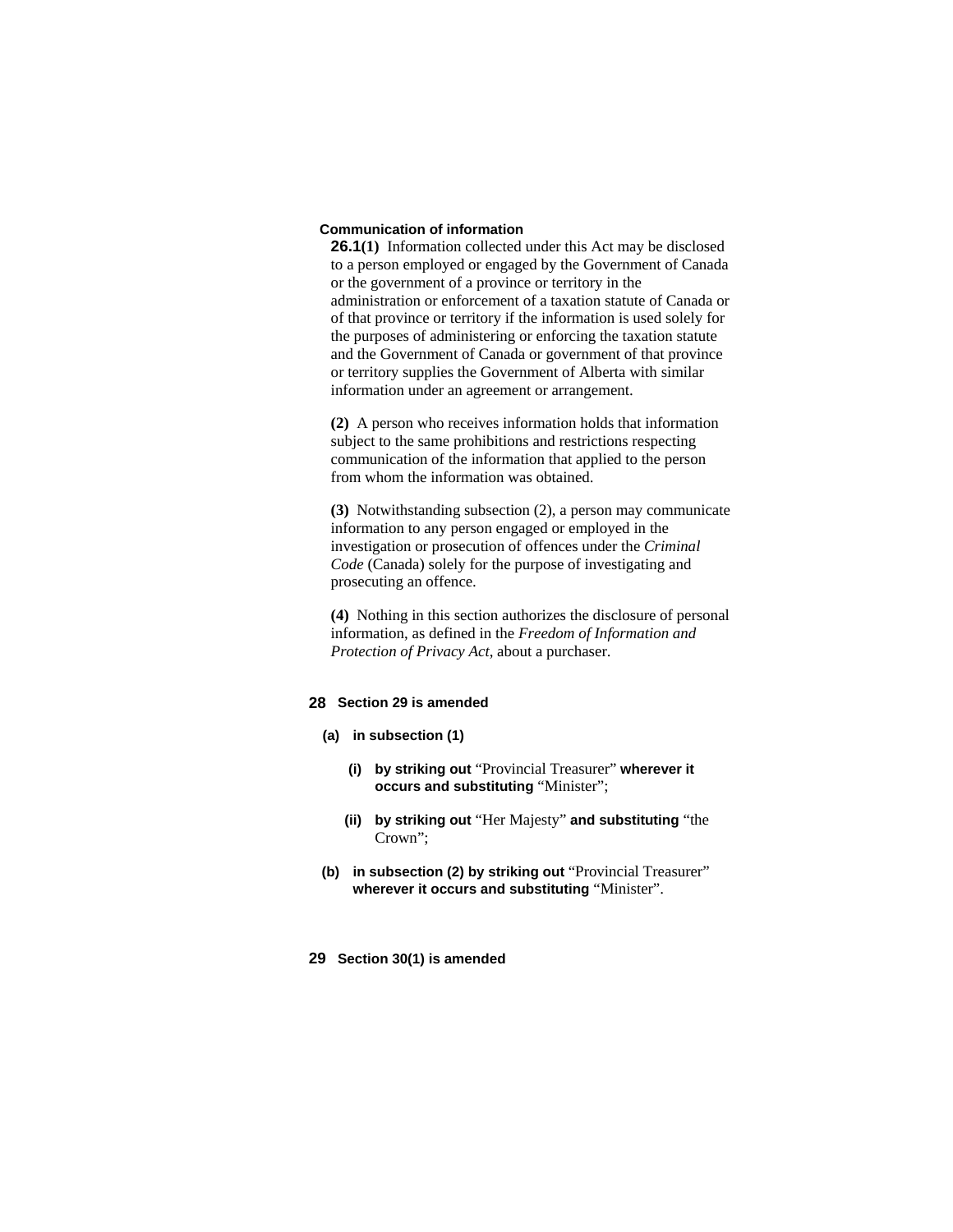- **(a) by striking out** "Provincial Treasurer" **wherever it occurs and substituting** "Minister";
- **(b) in clause (a)(i) by striking out** ", certified";
- **(c) in clause (c)(ii) by striking out** "of Revenue".

**30 Section 31 is amended by striking out** "tax" **and substituting** "tourism levy".

**31 Section 32 is amended by striking out** "deliver" **and substituting** "file".

**32 Section 33 is amended by striking out** "tax" **and substituting** "tourism levy".

**33 Section 34 is amended by striking out** "tax" **wherever it occurs and substituting** "tourism levy".

# **34 Section 35 is amended**

- **(a) in subsection (1) by striking out** "tax" **and substituting**  "a tourism levy";
- **(b) in subsection (3) by striking out** "tax" **and substituting**  "the tourism levy".

### **35 Section 36 is amended**

- **(a) in subsection (1)**
	- **(i) in clause (d) by striking out** "taxes" **and substituting**  "tourism levies";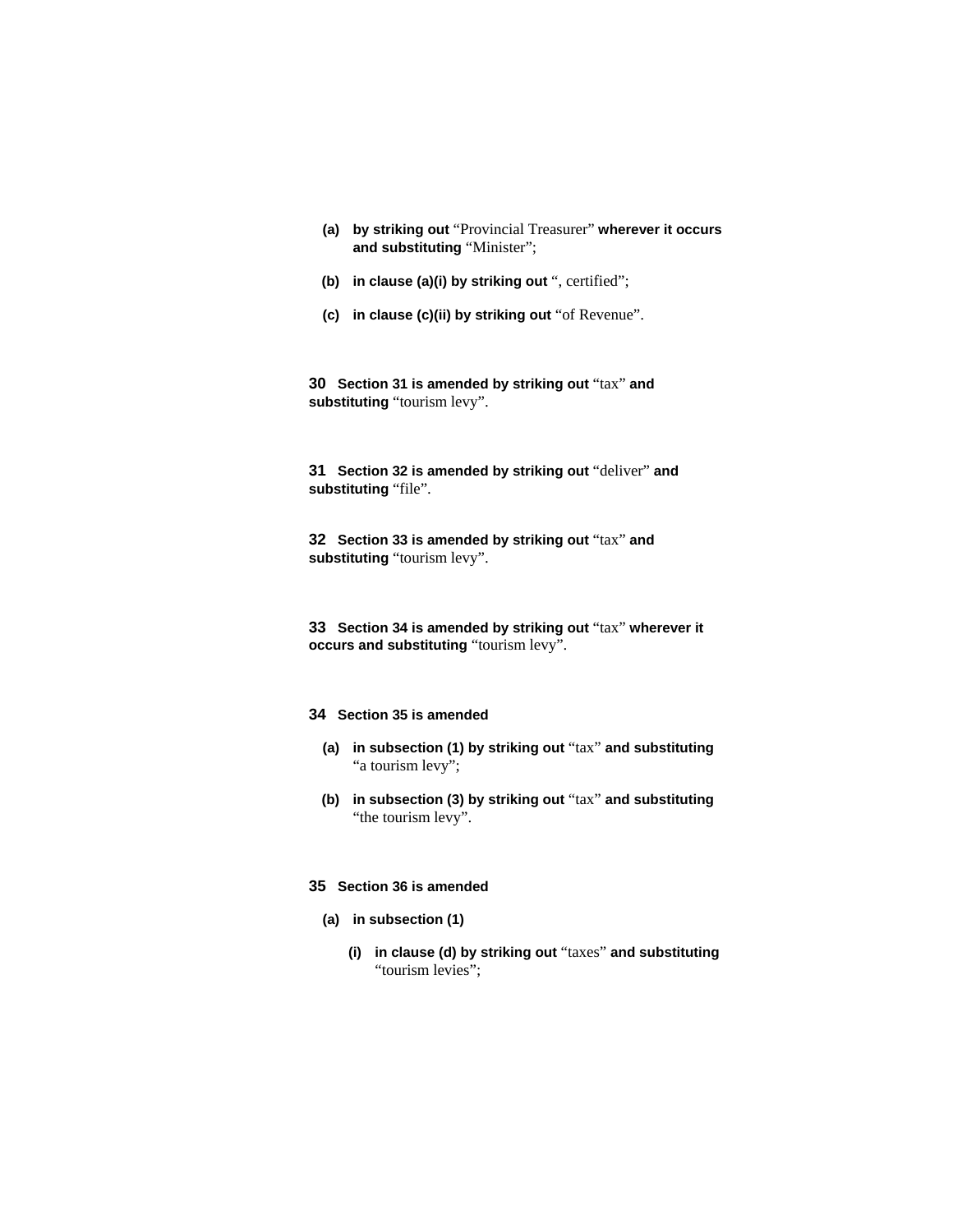- **(ii) in clause (f) by striking out** "tax" **and substituting** "a tourism levy";
- **(b) in subsection (2)(a) by striking out** "tax" **and substituting**  "the tourism levy".

**36 Section 39.1 is amended by adding** "in right of Alberta" **after** "Crown".

### **37 Section 40(1) is amended**

- **(a) in clause (a) by striking out** "remission of tax" **and**  substituting "remittance of tourism levies";
- **(b) in clause (b) by striking out** "tax" **and substituting**  "tourism levy";
- **(c) by repealing clauses (c), (e) and (g);**
- **(d) in clause (h)**
	- **(i) by striking out** "requiring" **and substituting**  "respecting";
	- **(ii) by striking out** "tax" **and substituting** "tourism levy";
- **(e) in clause (i) by striking out** "tax" **and substituting**  "tourism levies";
- **(f) in clause (j) by striking out** "Provincial Treasurer" **and substituting** "Minister";
- **(g) by adding the following after clause (m):**
	- (n) respecting the exemption of any person or class of persons from payment of a tourism levy.

**38 In the following provisions,** "Provincial Treasurer" **is struck out wherever it occurs and** "Minister" **is substituted:**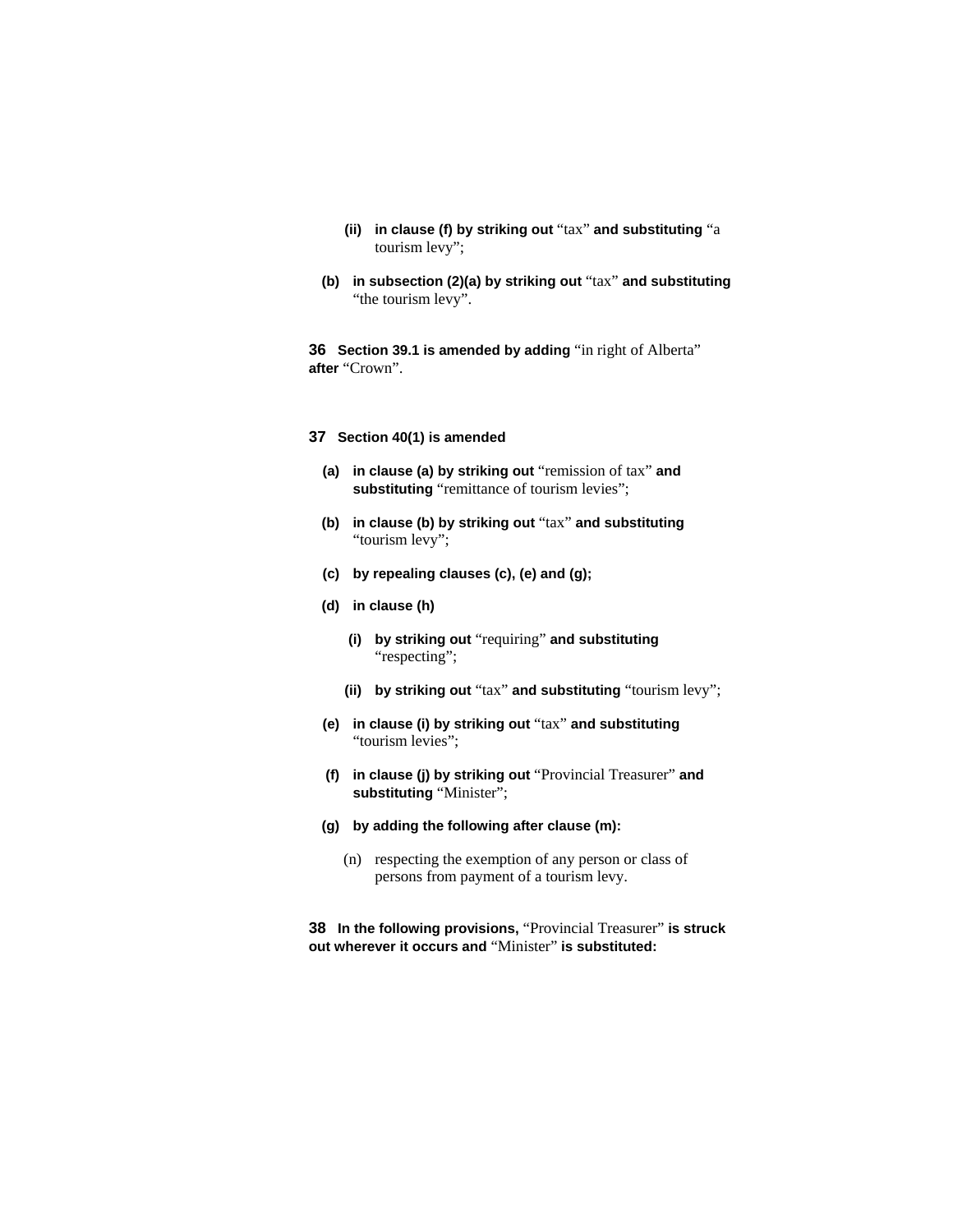section  $9(1)$ ; section 18(1); section 23; section 28.

**39(1) In this section, "amended Act" means the** *Hotel Room Tax Act* **as amended by sections 1 to 3, 4(a) and (b) and 6 to 38 of this Act.**

**(2) Section 1(1)(f) of the amended Act is amended by adding**  "2.1(4)(b)," **before** "22(1)(b)".

**(3) Section 2(3) of the amended Act is amended by adding**  "regardless of whether or not the operator is registered under section 2.1" **after** "the tourism levy".

**(4) Sections 16(1) and 21 of the amended Act are amended by adding** "or a notice of refusal, suspension or cancellation under section 2.1" **after** "14.1(3)".

**(5) Section 40(1) is amended by adding the following after clause (n):**

(o) respecting the registration of persons under section 2.1.

**40(1) This Act, except sections 4(c), 5 and 39, comes into force on April 1, 2005.**

**(2) Sections 4(c), 5 and 39 come into force on Proclamation.** 

### **Explanatory Notes**

**1** Amends chapter H-13 of the Revised Statutes of Alberta 2000.

**2** The title and chapter number of the Act presently read: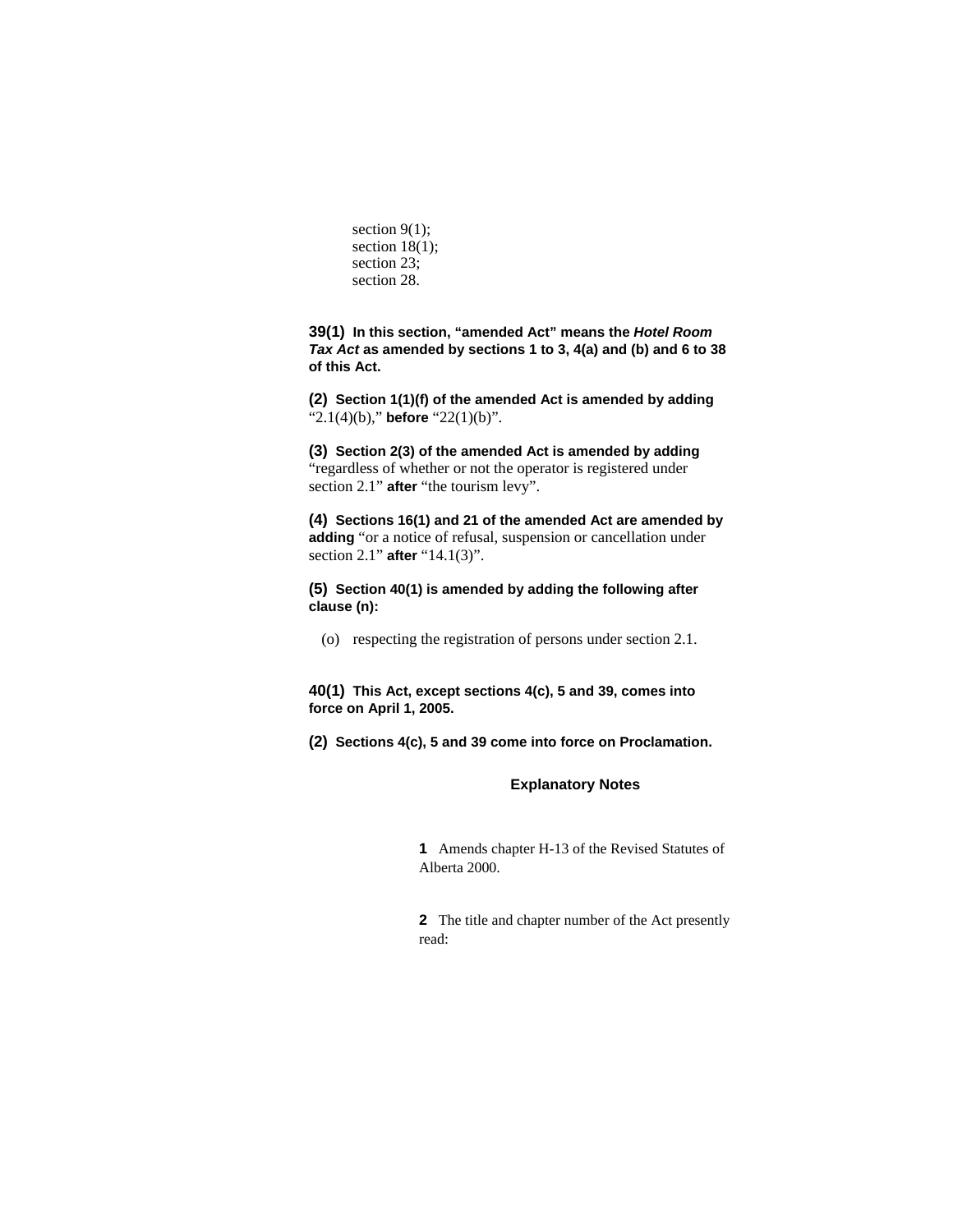*HOTEL ROOM TAX ACT Chapter H-13* 

# **3** Section 1 presently reads in part:

#### *1 In this Act,*

- *(a) "accommodation" means lodging that is provided for a consideration in a hotel, motel, apartment building, hostel, lodging house, boarding house, club or other similar establishment, but does not include the following:* 
	- *(i) lodging that is occupied by the same individual continuously for a period of 28 days or more;*
	- *(ii) lodging that is provided in an establishment in which there are fewer than 4 bedrooms available for rent separately;*
	- *(iii) a room that does not contain a bed and that is used for displaying merchandise, holding meetings or receptions or entertaining;*
	- *(iv) lodging that is provided in a social care facility, a nursing home or a hospital;*
	- *(v) lodging that is provided by a registered charity within the meaning of the Income Tax Act (Canada) other than in an establishment owned or operated by a registered charity that is normally used for lodging in connection with a course of instruction;*
	- *(vi) lodging that is provided to an employee by an employer who is not in the business of selling lodging in an establishment owned or managed by or on behalf of the employer;*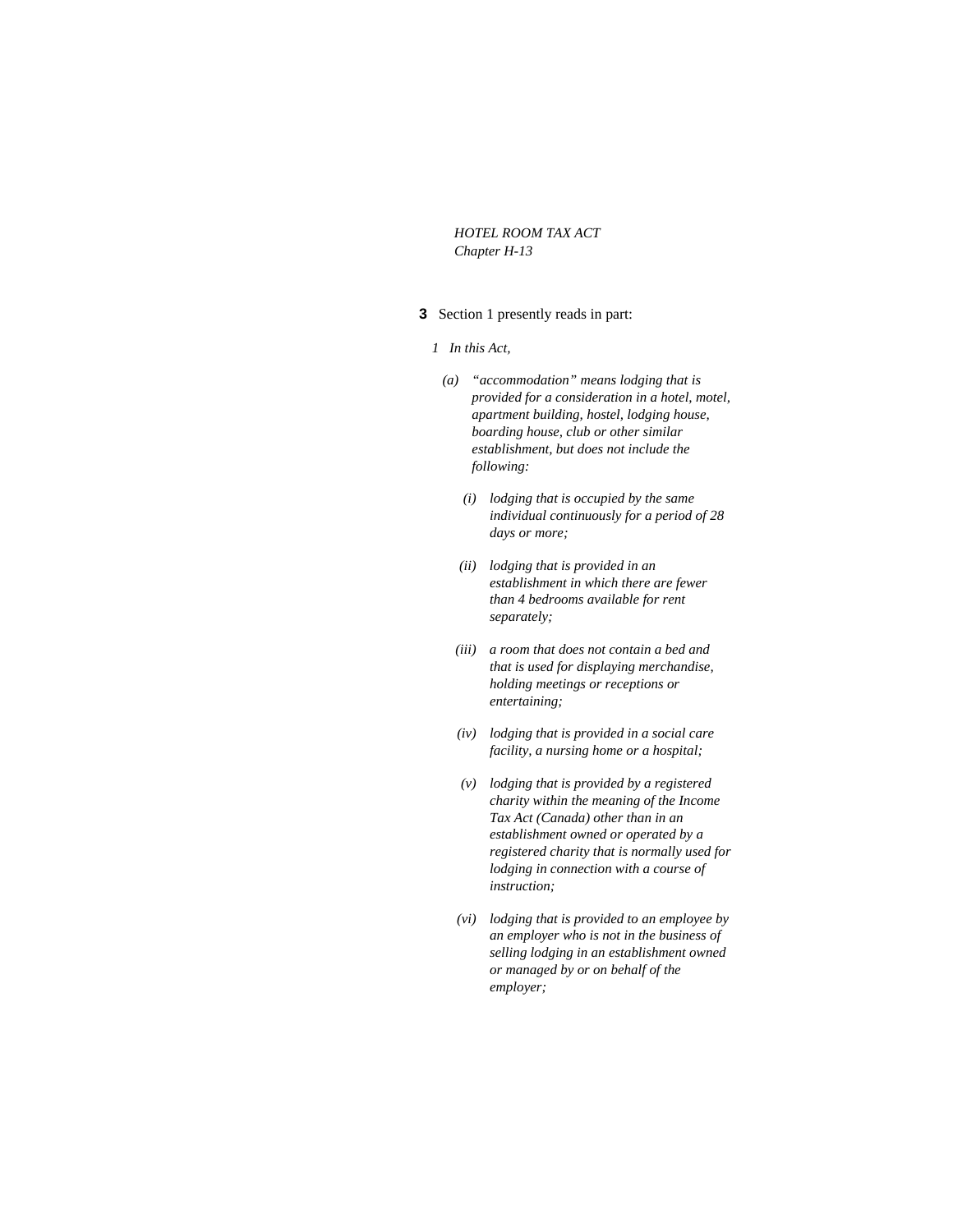- *(vii) other lodging that is exempted by the regulations;*
- *(f) "officer" means* 
	- *(i) a member of the Royal Canadian Mounted Police,*
	- *(ii) a police officer,*
	- *(iii) a special constable appointed under the Police Act, and*
	- *(iv) any other person appointed by the Provincial Treasurer as an officer for the purposes of this Act;*
- *(g) "operator" means a person who sells or offers for sale accommodation in Alberta;*
- *(i) "purchase price" means the consideration that is given for accommodation, and if the accommodation provided consists of lodging together with one or more meals, transportation or other goods or services or the consideration is other than money, the purchase price is the price that is usually charged for or, in the Provincial Treasurer's opinion, reasonably attributable to the lodging alone;*
- *(j) "purchaser" means a person who acquires accommodation* 
	- *(i) for the purchaser's own use, or*
	- *(ii) for use by another person.*

# **4** Section 2 presently reads:

*2(1) A purchaser shall pay a tax to the Provincial Treasurer at the rate of 5% of the purchase price of the accommodation.*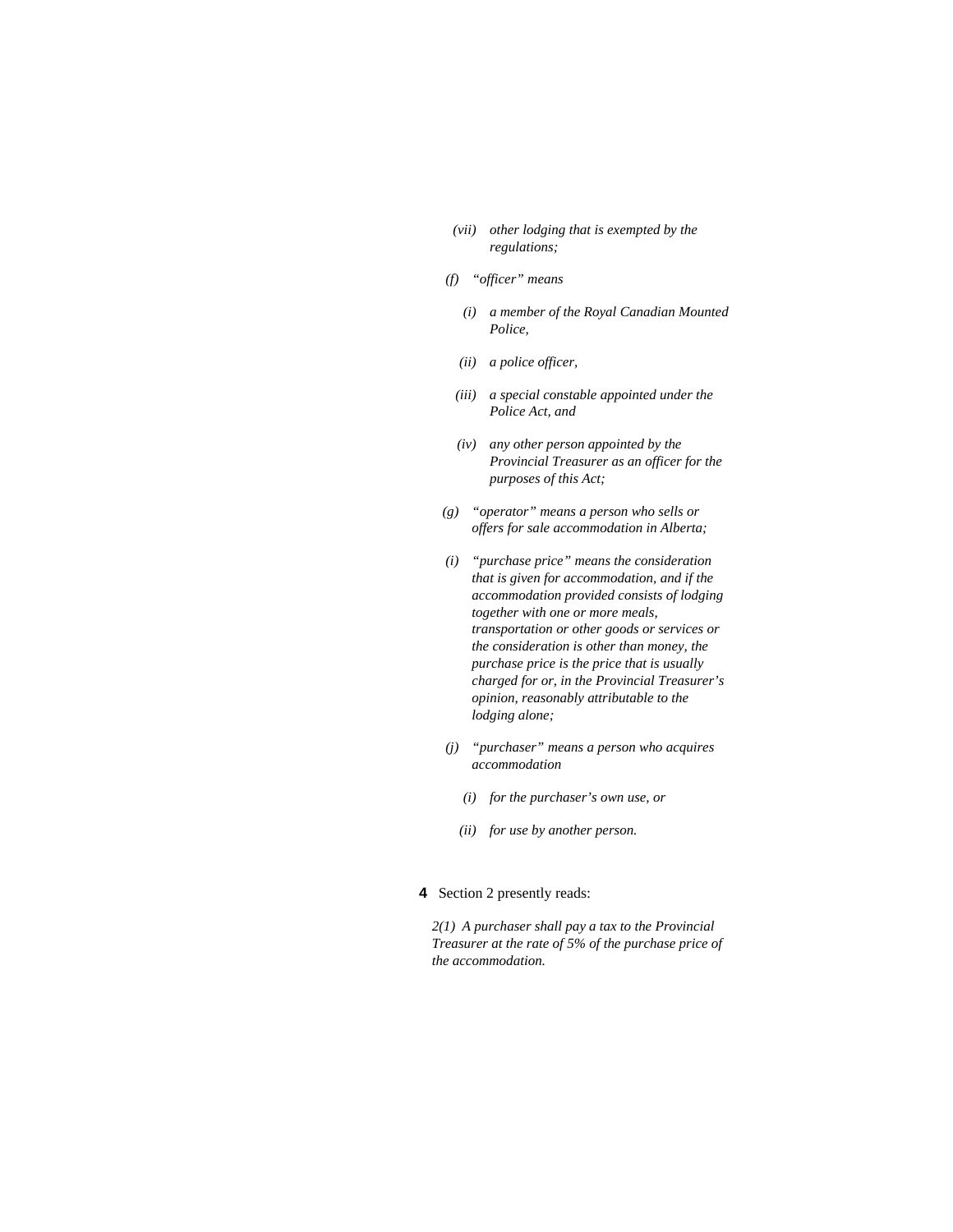*(2) An operator shall collect, as an agent of the Provincial Treasurer for the collection of tax, the tax payable under this Act from the purchaser when the purchase is made.* 

*(3) If the Crown in right of Alberta is a purchaser, it shall pay an amount equal to the tax it would pay if it were a natural person, which amount shall be treated as an amount of tax paid under this Act.* 

*(4) Notwithstanding subsection (1), no tax is payable in respect of accommodation purchased for its own use by a country or state other than Canada, a political subdivision of that country or state, an agency of that country, state or political subdivision, or an accredited person representing that country, state or political subdivision in Canada.* 

**5** Operator required to be registered; transitional provision; operator to advise Minister if ceasing to carry on business.

#### **6** Section 3 presently reads:

*3 An operator who collects tax paid under section 2 shall remit it to the Provincial Treasurer in the manner and at the times prescribed in the regulations.* 

# **7** Section 4 presently reads:

*4 Where a person has possession of or control over funds that are collected as taxes under this Act, that person holds those funds in trust for the Provincial Treasurer.* 

# **8** Section 5 presently reads: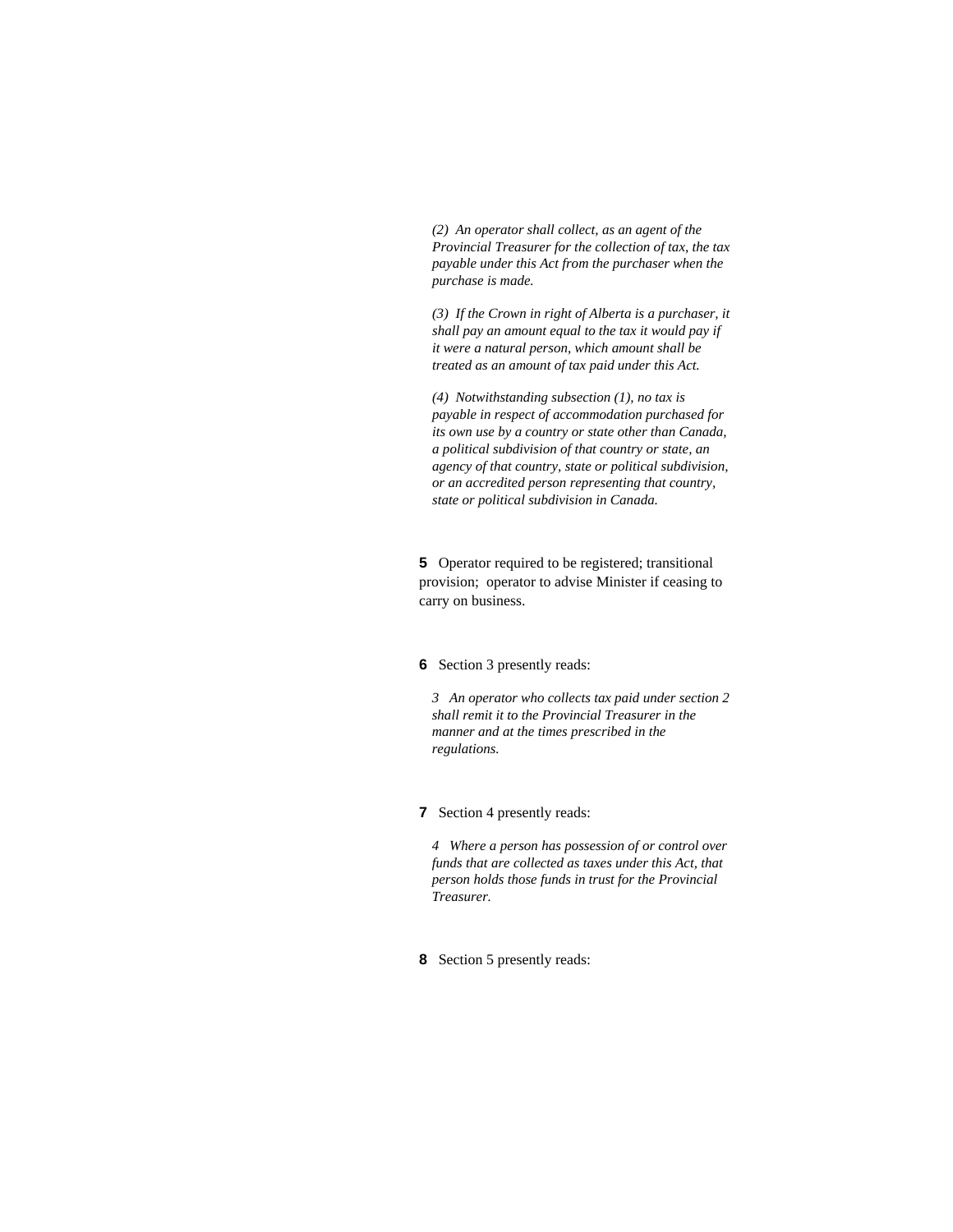*5(1) The Provincial Treasurer may assess any tax payable by a purchaser under this Act within 3 years from the day the tax became payable, except that, if the purchaser has made any misrepresentation that is attributable to neglect, carelessness or wilful default, or has committed a fraud in making a return or in supplying any information under this Act or the regulations or in omitting to disclose any information, the Provincial Treasurer may* 

*assess tax imposed by this Act at any time the Provincial Treasurer considers reasonable.* 

*(2) Liability for tax imposed by this Act is not affected by an incorrect or incomplete assessment or by the fact that no assessment has been made.* 

*(3) The Provincial Treasurer is not bound by a return or information delivered by or on behalf of any person under this Act and may, notwithstanding a return or information so delivered, or if no return or information has been delivered, assess the tax payable under this Act.* 

#### **9** Section 6 presently reads:

*6(1) The Provincial Treasurer may assess against an operator who fails to collect or remit tax that the operator is required by this Act to collect and remit a penalty in an amount equal to the amount of tax that the operator failed to collect or remit.* 

*(2) No penalty imposed under subsection (1) shall be imposed in respect of tax that should have been collected and remitted earlier than 3 years immediately preceding the day of the assessment under subsection (1), except that, if an operator has made a misrepresentation that is attributable to neglect, carelessness or wilful default, or has committed a fraud in making a return or in supplying any information under this Act or the regulations or in omitting to disclose any information, the Provincial Treasurer may impose the penalty provided for in subsection (1) for tax that should*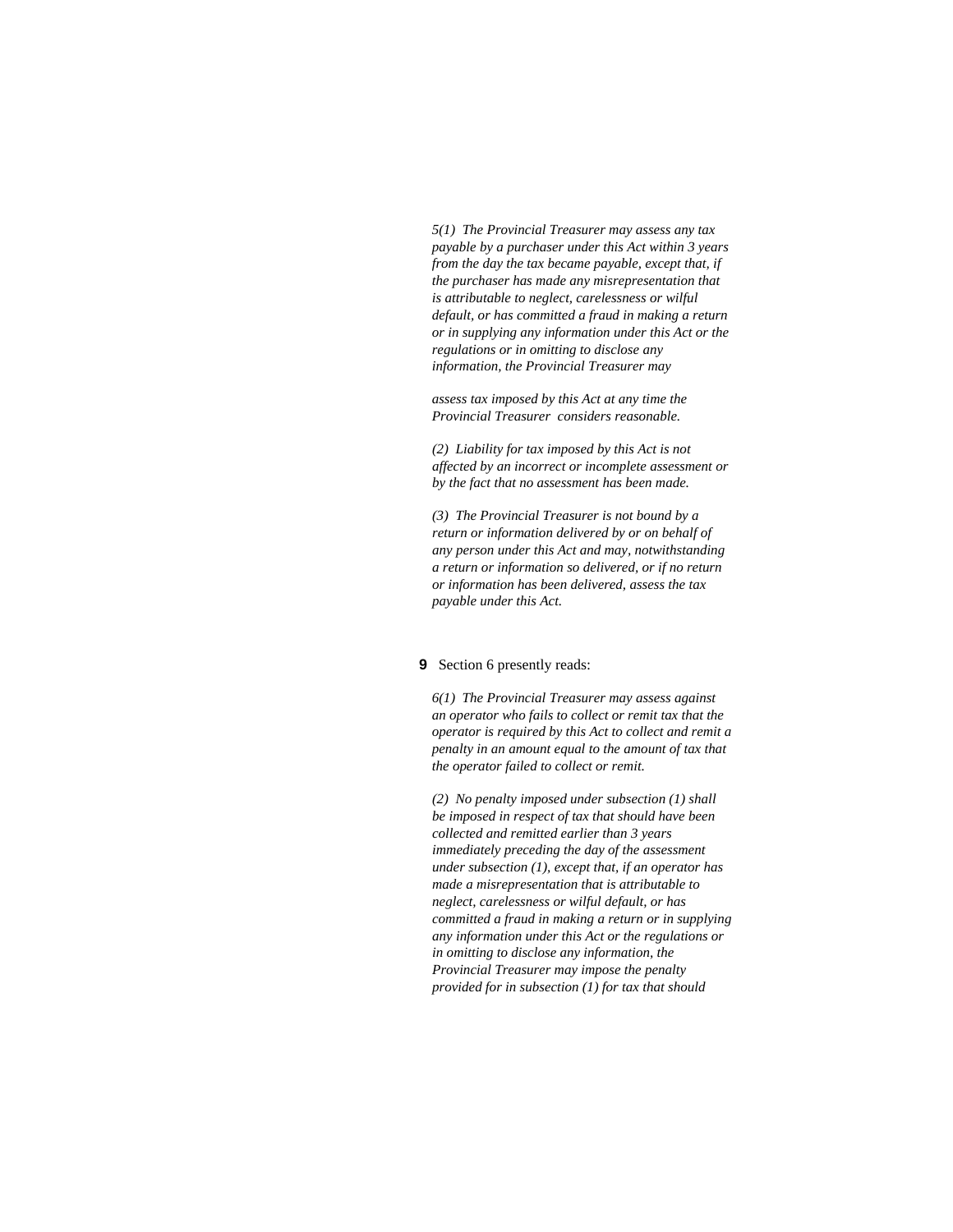*have been collected and remitted earlier than 3 years prior to the date of the assessment under subsection (1).* 

# **10** Late filing penalty.

### **11** Section 7 presently reads:

*7(1) Unless it is varied or vacated on an objection or appeal,* 

- *(a) an assessment made under section 5 or 6 is deemed to be valid and binding notwithstanding any error, defect or omission in it or in any proceeding under this Act relating to it, and*
- *(b) the amount assessed in an assessment made under section 5 or 6 is, for the purposes of collection and recovery, deemed to be a tax owing under this Act and to be conclusively established as a debt due to Her Majesty in right of Alberta.*

*(2) Every person assessed under section 5 or 6 shall, within 30 days after the service of the notice of assessment, pay the amount assessed against the person whether or not an objection to or appeal from the assessment is outstanding.* 

### **12** Section 8 presently reads:

- *8(1) Where*
- *(a) a person owes an amount to the Crown under this Act, and*
- *(b) the Provincial Treasurer is of the opinion that the reason that the amount is owing to the Crown by that person is attributable to*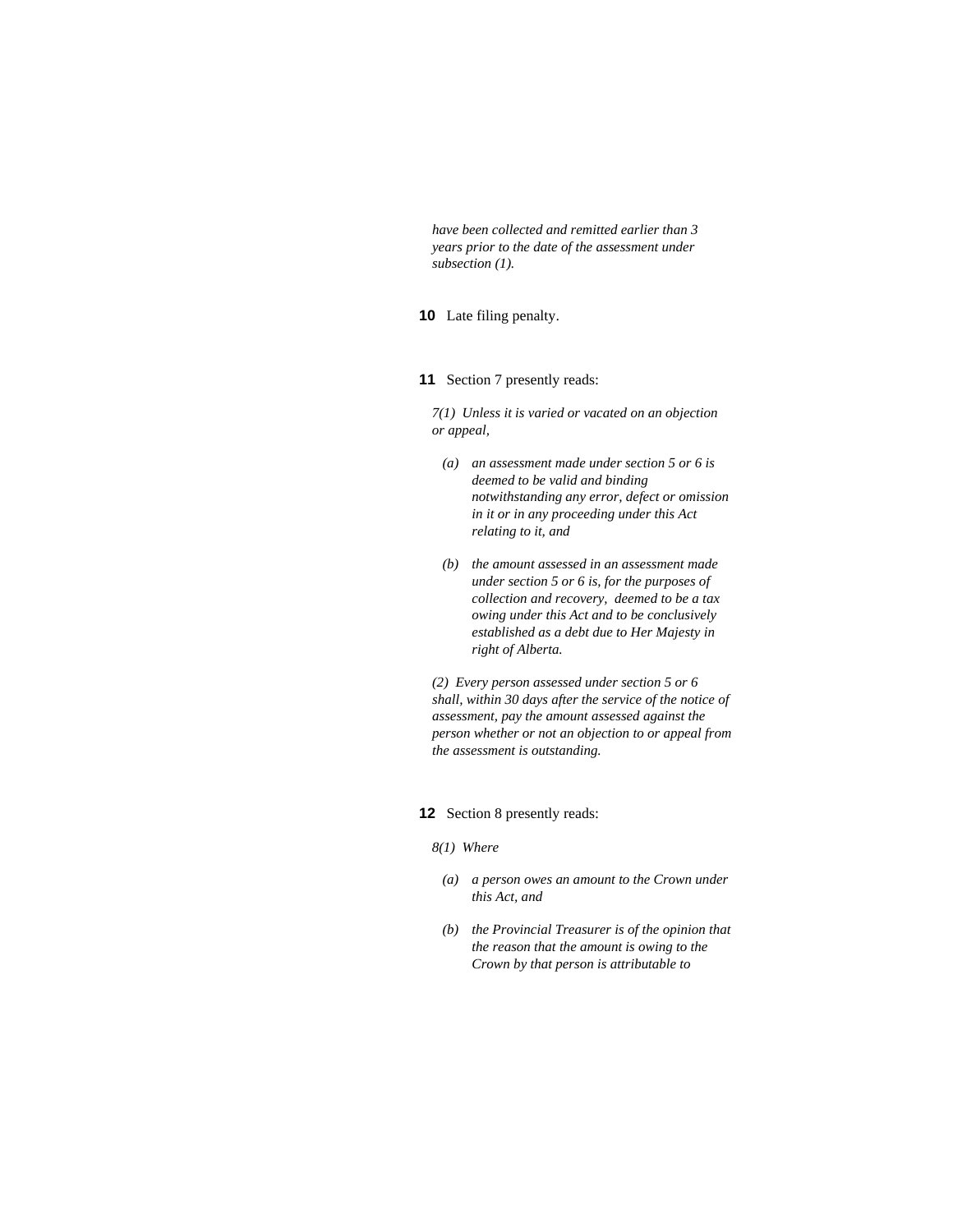- *(i) neglect, carelessness or wilful default by or on behalf of that person, or*
- *(ii) fraud or evasion committed by or on behalf of that person,*

*the Provincial Treasurer may determine the amount owing by that person and assess against the person a penalty in the amount of 25% of the amount owing.* 

*(2) On assessing a penalty under subsection (1), the Provincial Treasurer may demand payment of the amount owing and the amount of the penalty from the person to whom the demand is directed.* 

*(3) Evidence that a demand has been made under subsection (2) is proof, in the absence of evidence to the contrary, that the unpaid amount and the penalty assessed under this section are owing to the Crown from the person to whom the demand is directed in the amounts stated in the demand.* 

#### **13** Section 10 presently reads:

*10(1) If the Provincial Treasurer has knowledge or suspects that a person is or will be indebted or liable to make any payment to another person who owes an amount under this Act, the Provincial Treasurer may, by a notice served on that person, require that person to pay the money otherwise payable to that other person in whole or in part to the Provincial Treasurer on account of the amount owing under this Act.* 

*(2) Where a notice is given to a person under subsection (1), that notice applies to any indebtedness or liability to make any payment that exists at the time of the giving of the notice, or that arises within 90 days from the day the notice is given, by that person to the other person who owes an amount under this Act.* 

*(3) The receipt of the Provincial Treasurer for money paid under this section is a good and*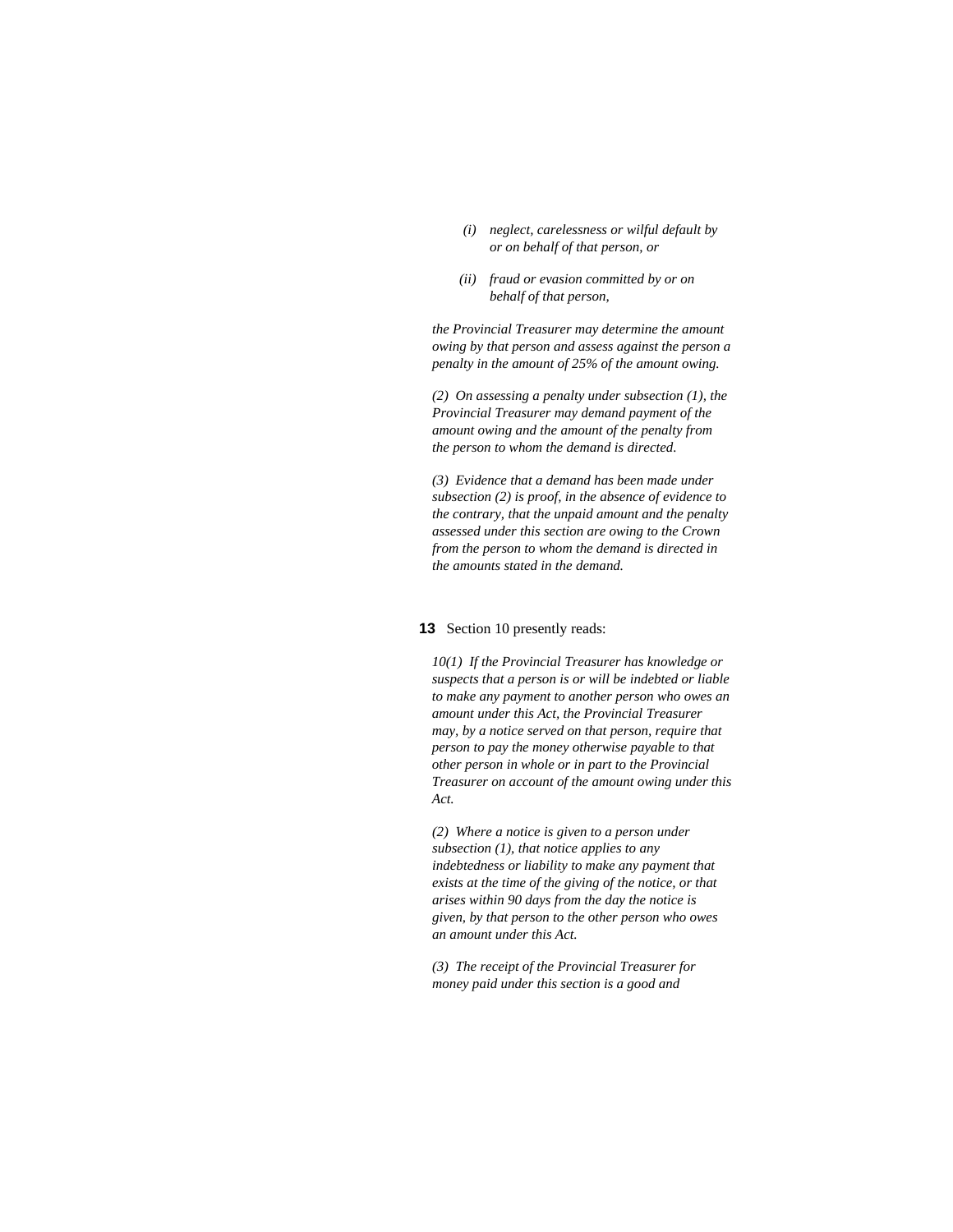*sufficient discharge of the original liability to the extent of that payment.* 

*(4) A person who, after receiving notice pursuant to subsection (1), has discharged any liability to the other person who owes an amount under this Act without complying with a requirement under this section is liable to pay to Her Majesty in right of Alberta* 

- *(a) an amount equal to the liability discharged, or*
- *(b) the amount that the person was required under this section to pay to the Provincial Treasurer,*

*whichever is the lesser.* 

# **14** Sections 11 and 12 presently read:

*11(1) If a person is liable for the payment of an amount assessed under this Act, in this subsection referred to as the "unpaid* 

*amount", the Provincial Treasurer shall not, for the purpose of collecting the unpaid amount,* 

- *(a) commence legal proceedings in the Court,*
- *(b) certify the unpaid amount under section 9, or*
- *(c) require a person to make a payment under section 10,*

*within 90 days after the day on which the notice of assessment is sent.* 

*(2) If a person has served a notice of objection under this Act to an assessment of an amount payable under this Act, the Provincial Treasurer shall not, for the purpose of collecting the amount in controversy, take any of the actions described in subsection (1) within 90 days after the day on which*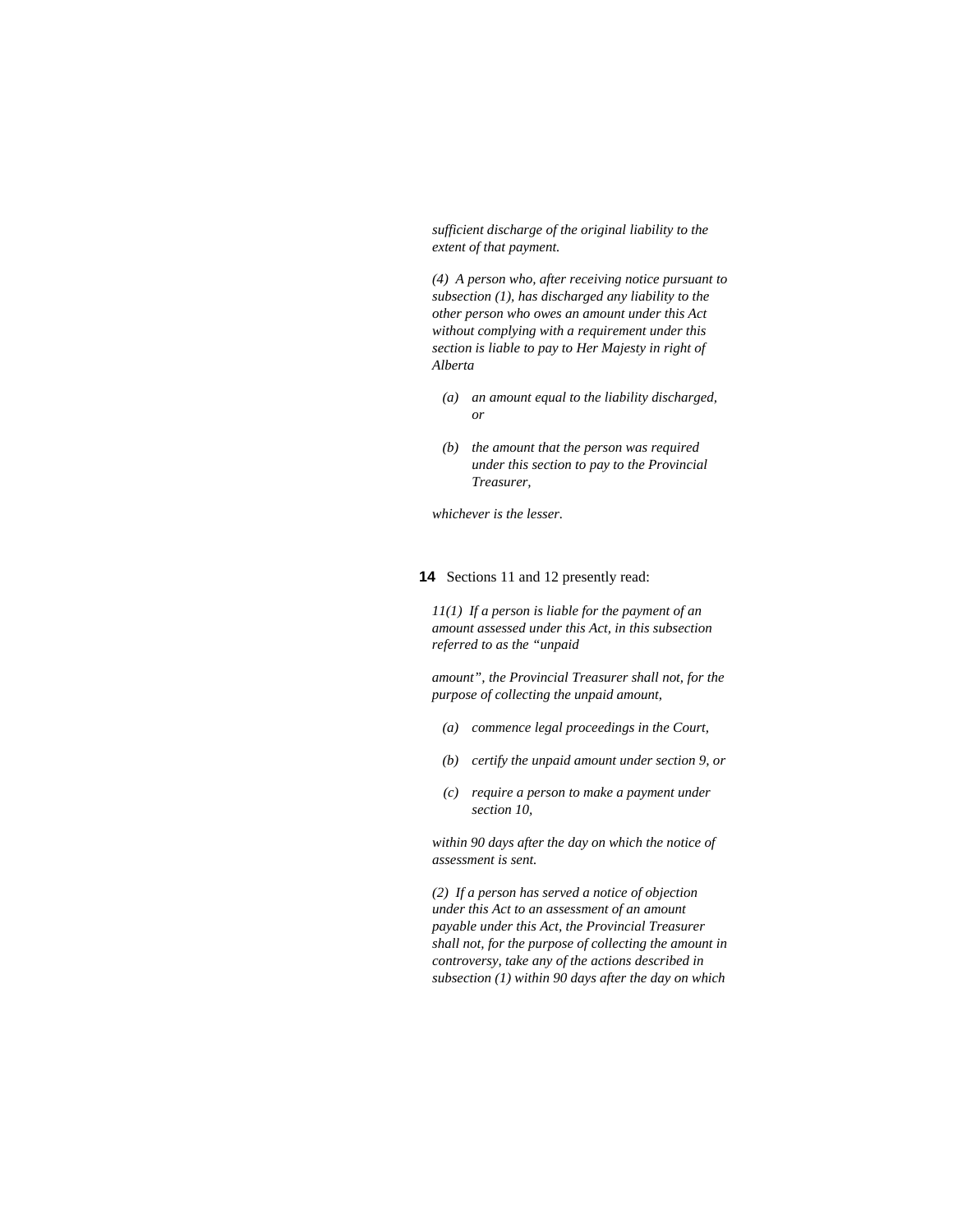*the notice in which the Provincial Treasurer has confirmed or varied the assessment is sent to the person.* 

*(3) If a person has appealed to the Court from an assessment of an amount payable under this Act, the Provincial Treasurer shall not, for the purpose of collecting the amount in controversy, take any of the actions described in subsection (1) before* 

- *(a) the day on which the judgment of the Court takes effect, or*
- *(b) the day on which the person discontinues the appeal,*

*whichever is the earlier.* 

*(4) Notwithstanding any other provision in this section, if a person* 

- *(a) has* 
	- *(i) served a notice of objection under this Act to an assessment, or*
	- *(ii) appealed to the Court from the assessment,*

### *and*

 *(b) agrees in writing with the Provincial Treasurer to delay proceedings on the objection or appeal, as the case may be, until judgment has been given in another action before the Court, the Court of Appeal or the Supreme Court of Canada in which the issue is the same or substantially the same issue as that raised in the objection or appeal of the person,* 

*the Provincial Treasurer may, in accordance with subsection (5), take any of the actions described in subsection (1) for the purpose of collecting the amount assessed, or a part of the amount,*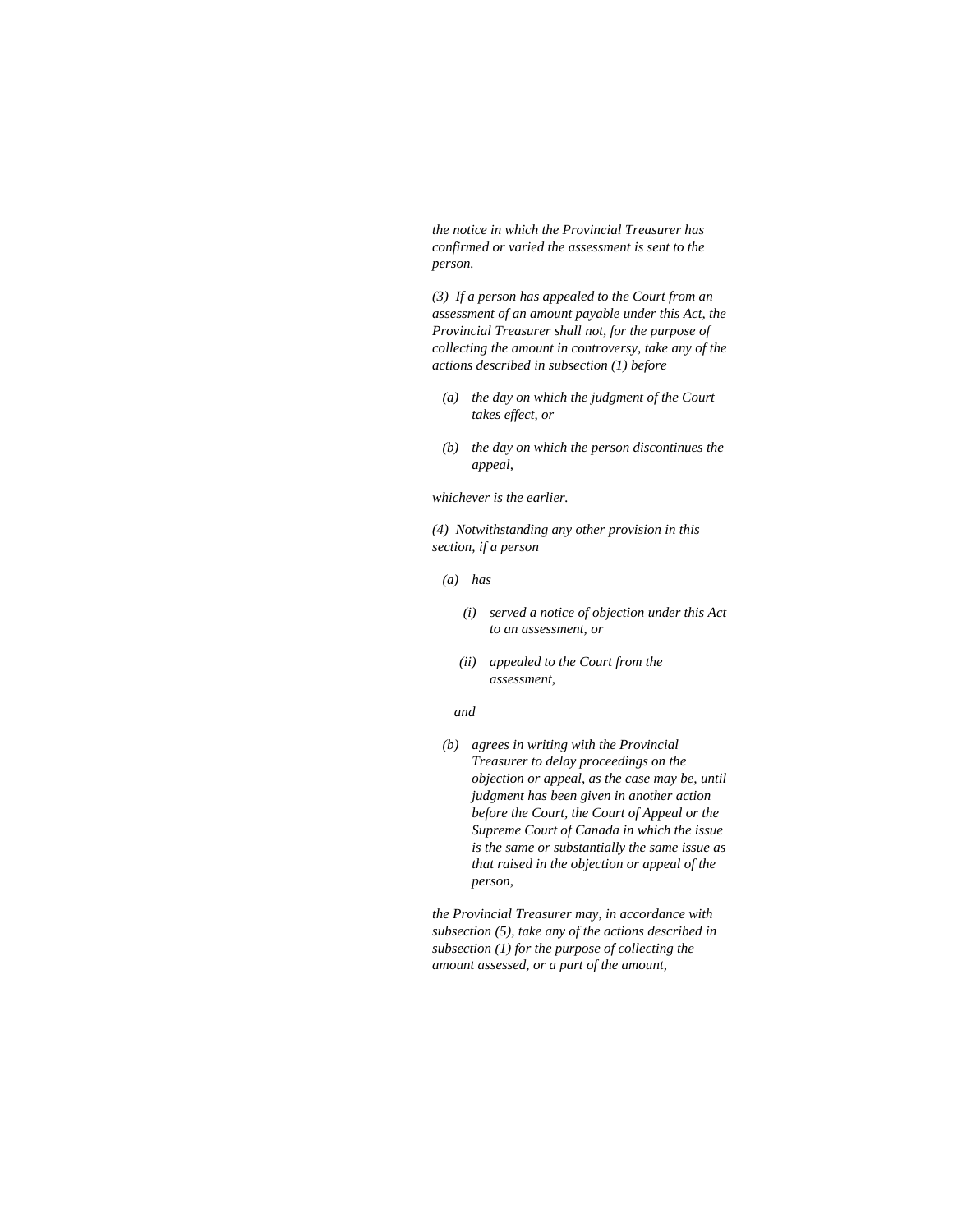*determined in a manner consistent with the decision or judgment made in the other action.* 

*(5) The Provincial Treasurer when acting under subsection (4) may do so at any time after the Provincial Treasurer notifies the person in writing that* 

- *(a) the decision has been made by the Court in the other action referred to in subsection (4),*
- *(b) the decision has been made by the Court of Appeal in that action, or*
- *(c) judgment has been delivered by the Supreme Court of Canada in that action,*

*as the case may be.* 

- *12(1) Notwithstanding section 11, if*
- *(a) the Provincial Treasurer on reasonable grounds is of the opinion that collection of an amount assessed in respect of a person would be jeopardized by a delay in the collection of the amount, and*
- *(b) the Provincial Treasurer has, by notice served on the person, so advised the person and directed the person to pay forthwith the amount assessed or any part of the amount,*

*the Provincial Treasurer may forthwith take any of the actions described in section 11(1) with respect to that amount or the part of that amount.* 

*(2) Where the Provincial Treasurer has under subsection (1) directed a person to forthwith pay the amount assessed or any part of that amount, the person may apply by originating notice to the Court for an order fixing a day that is not earlier than 14 days nor later than 28 days after the date of the order and a place to hold a hearing for the purposes of determining whether the Provincial Treasurer was justified in taking action under subsection (1).*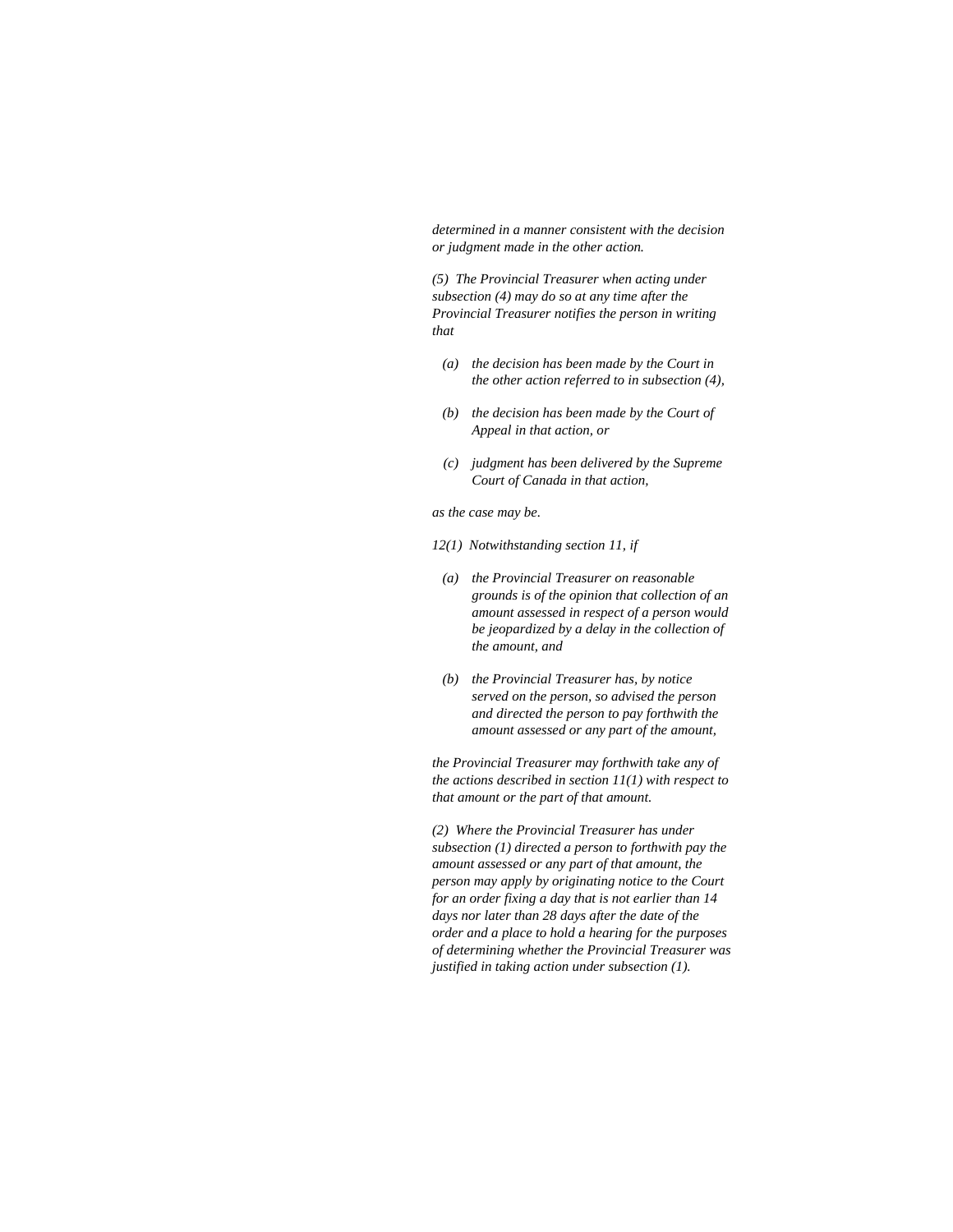*(3) An originating notice commenced under subsection (2)* 

- *(a) may be returnable on the 3rd day following the day on which it was issued, and*
- *(b) must be served on the Deputy Minister of Justice and Deputy Attorney General at least 3 days prior to its being heard by the Court.*

*(4) Except where the Court is of the opinion that circumstances warrant otherwise, an originating notice under this section must be issued within 30 days after the day that the notice given under subsection (1) was served on the person.* 

*(5) Where* 

- *(a) an order is made under subsection (2), and*
- *(b) a copy of that order is served on the Deputy Minister of Justice and Deputy Attorney General within 6 days after the day on which it is made,*

*the person may by a notice of motion apply at the time and place set by the Court under subsection (2) to have the Court determine whether the Provincial Treasurer was justified in taking action under subsection (1).* 

*(6) The hearing held pursuant to an application made under subsection (5) may, on the application of the person, be held in private if the person satisfies the Court that the circumstances justify conducting the hearing in private.* 

*(7) In determining at the hearing held pursuant to an application made under subsection (5) whether the Provincial Treasurer was justified in taking action under subsection (1), the burden of justifying the action is on the Provincial Treasurer.* 

*(8) On conducting a hearing pursuant to an application made under subsection (5) into whether the action of the Provincial Treasurer requiring the*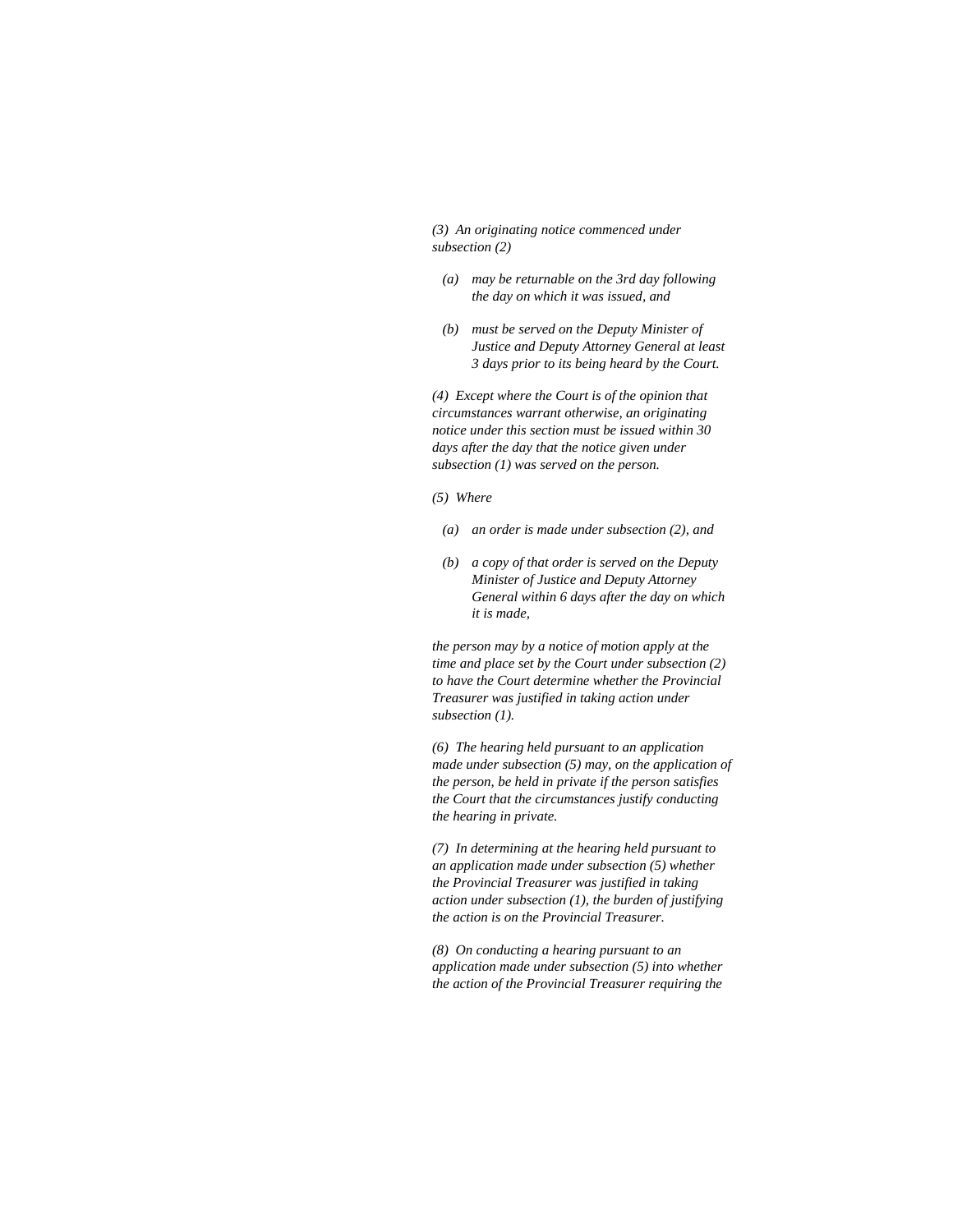*person to forthwith pay the amount assessed or any part of that amount was justified, the Court shall determine the matter summarily and may* 

- *(a) confirm, vary or vacate the decision of the Provincial Treasurer, or*
- *(b) make any other order that the Court considers appropriate in the circumstances.*

*(9) The Court shall not award costs in respect of matters coming under this section.* 

### **15** Section 13 presently reads:

#### *13 Interest is payable*

- *(a) by an operator in respect of an amount of tax that the operator fails to remit in accordance with this Act and the regulations,*
- *(b) by a purchaser in respect of an amount of tax assessed against the purchaser under section 5 and that the purchaser fails to pay in accordance with this Act and the regulations, and*
- *(c) by an operator or any other person in respect of a penalty that the operator or other person is liable to pay under this Act and that the operator or other person fails to pay in accordance with this Act and the regulations,*

*and the interest is payable over the period of time, at the rate and in the manner prescribed in the regulations.* 

**16** Minister may waive or cancel penalties or interest.

**17** Section 14 presently reads: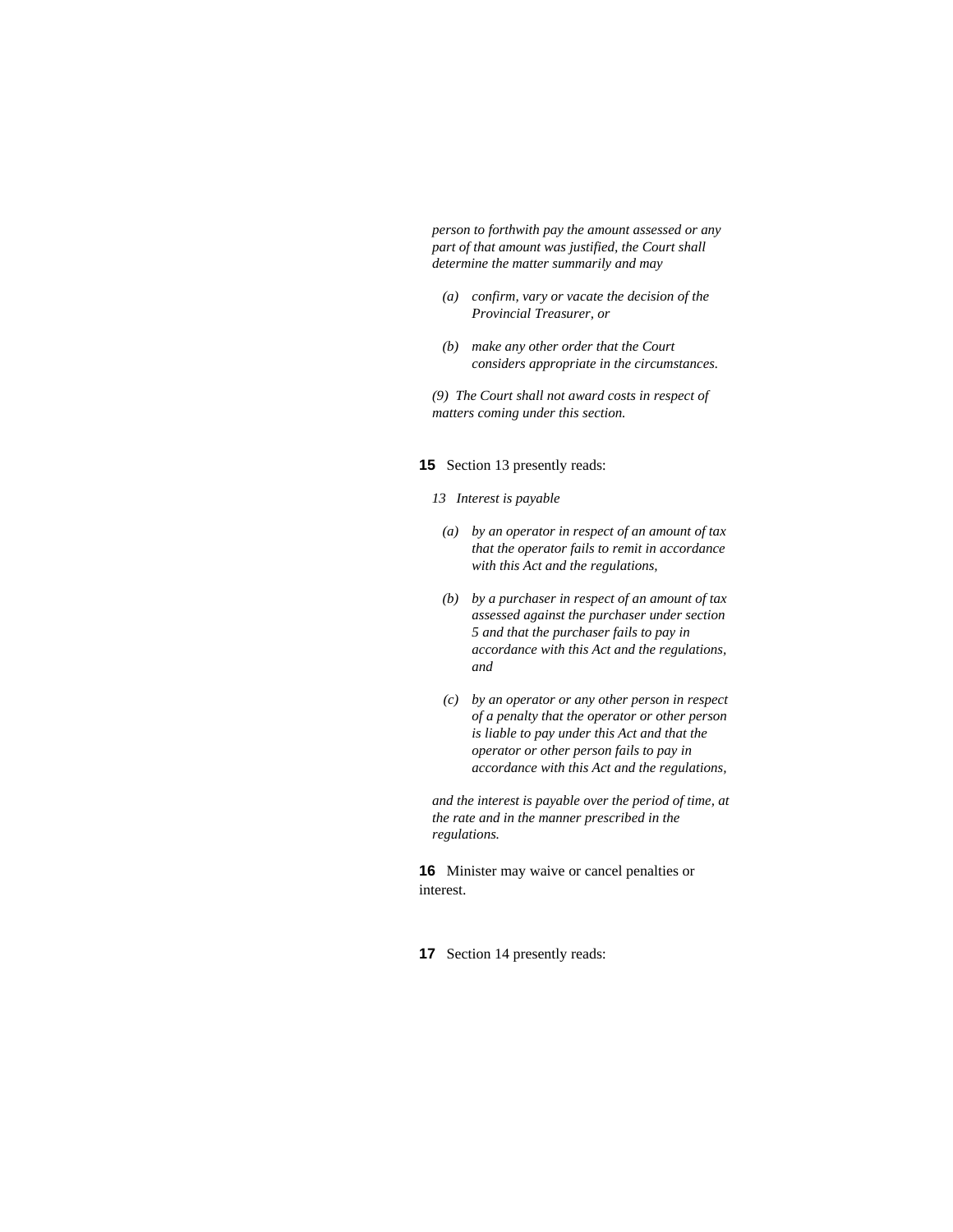*14(1) A trustee in bankruptcy, assignee, liquidator, administrator, receiver, receiver-manager or any other similar person, referred to in this section as the "responsible representative", administering, winding up, controlling or otherwise dealing with a property or business of a person who is an operator shall, before distributing any property over which the responsible representative has control in that capacity as the responsible representative, obtain a certificate from the Provincial Treasurer certifying that all amounts* 

- *(a) for which the operator is liable under this Act up to the date of the certificate, and*
- *(b) for the payment of which the responsible representative is or can reasonably be expected to become liable in that capacity as the responsible representative*

*have been paid or that security for the payment of the amounts has been accepted by the Provincial Treasurer.* 

*(2) If a responsible representative distributes property over which the responsible representative has control in that capacity as the responsible representative without obtaining a certificate under subsection (1) in respect of the amounts referred to in that subsection, the responsible representative is personally liable for the payment of those amounts to the extent of the value of the property distributed, and the Provincial Treasurer may assess the responsible representative for the amounts in the same manner and with the same effect as if it were an assessment under this Act of the operator for whose property or business the responsible representative is responsible.* 

**18** Section 15 presently reads:

*15 Taxes, penalties and interest payable under this Act are recoverable by Her Majesty in right of Alberta in an action in debt.*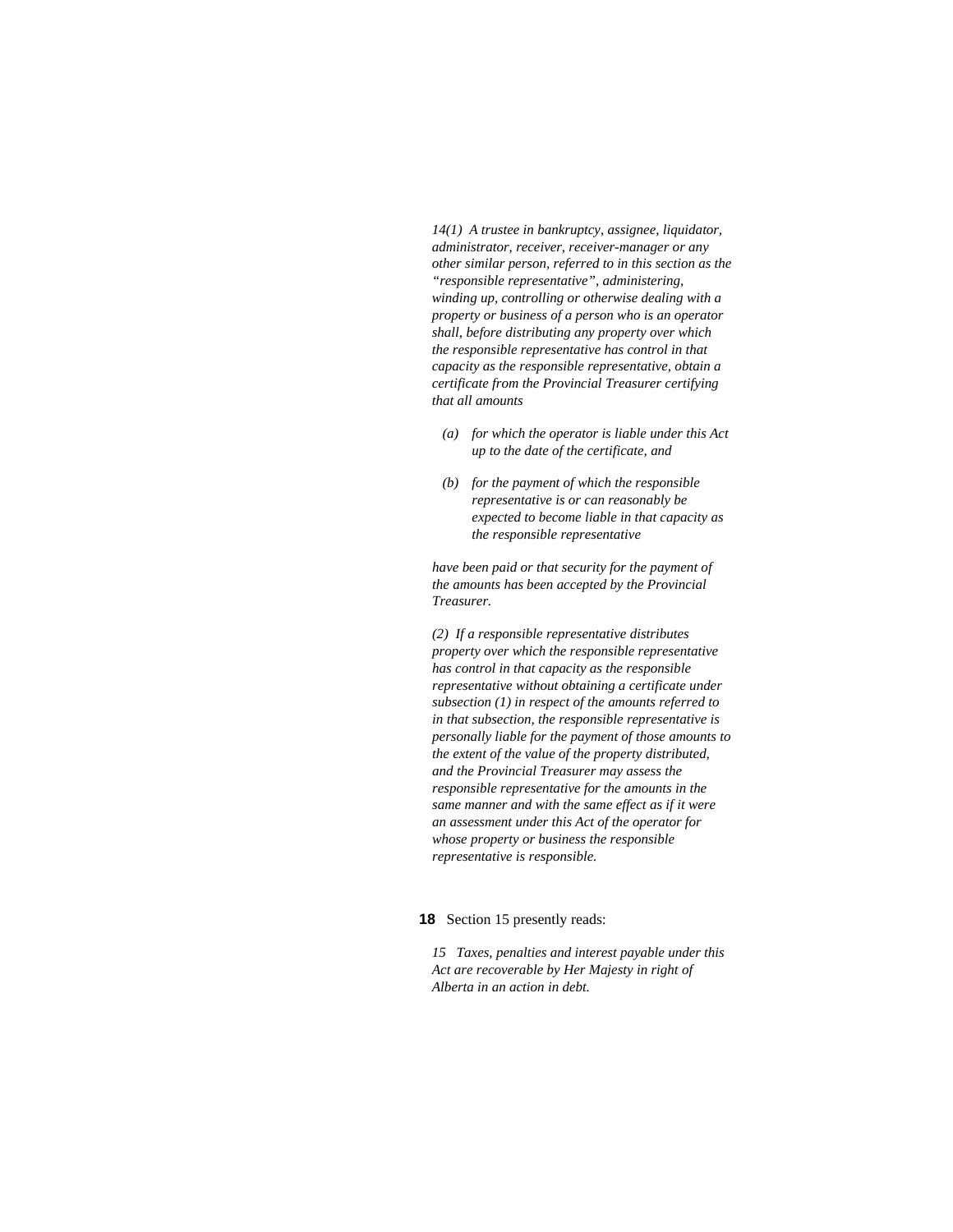# **19** Section 16 presently reads:

*16(1) A person who objects to a notice of assessment under section 5 or 6 may, within 90 days after the day of mailing of the notice of assessment, serve on the Provincial Treasurer a notice of objection in the prescribed form setting out the reasons for the objection and the relevant facts.* 

*(2) A notice of objection under this section shall be served by being sent by certified mail or registered letter addressed to the Provincial Treasurer.* 

*(3) The Provincial Treasurer may accept a notice of objection under this section notwithstanding that it was not served in the manner required by subsection (2).* 

*(4) On receipt of a notice of objection, the Provincial Treasurer shall with all due dispatch reconsider the assessment and shall* 

- *(a) vacate, confirm or vary the assessment and notify the objector of the Provincial Treasurer's decision by certified mail or registered letter, or*
- *(b) serve a new notice of assessment.*

**20** Extension of time by the Minister and by the Court.

### **21** Section 17 presently reads in part:

*17(1) A person who has served a notice of objection under section 16 may appeal to the Court to have the assessment vacated or varied after*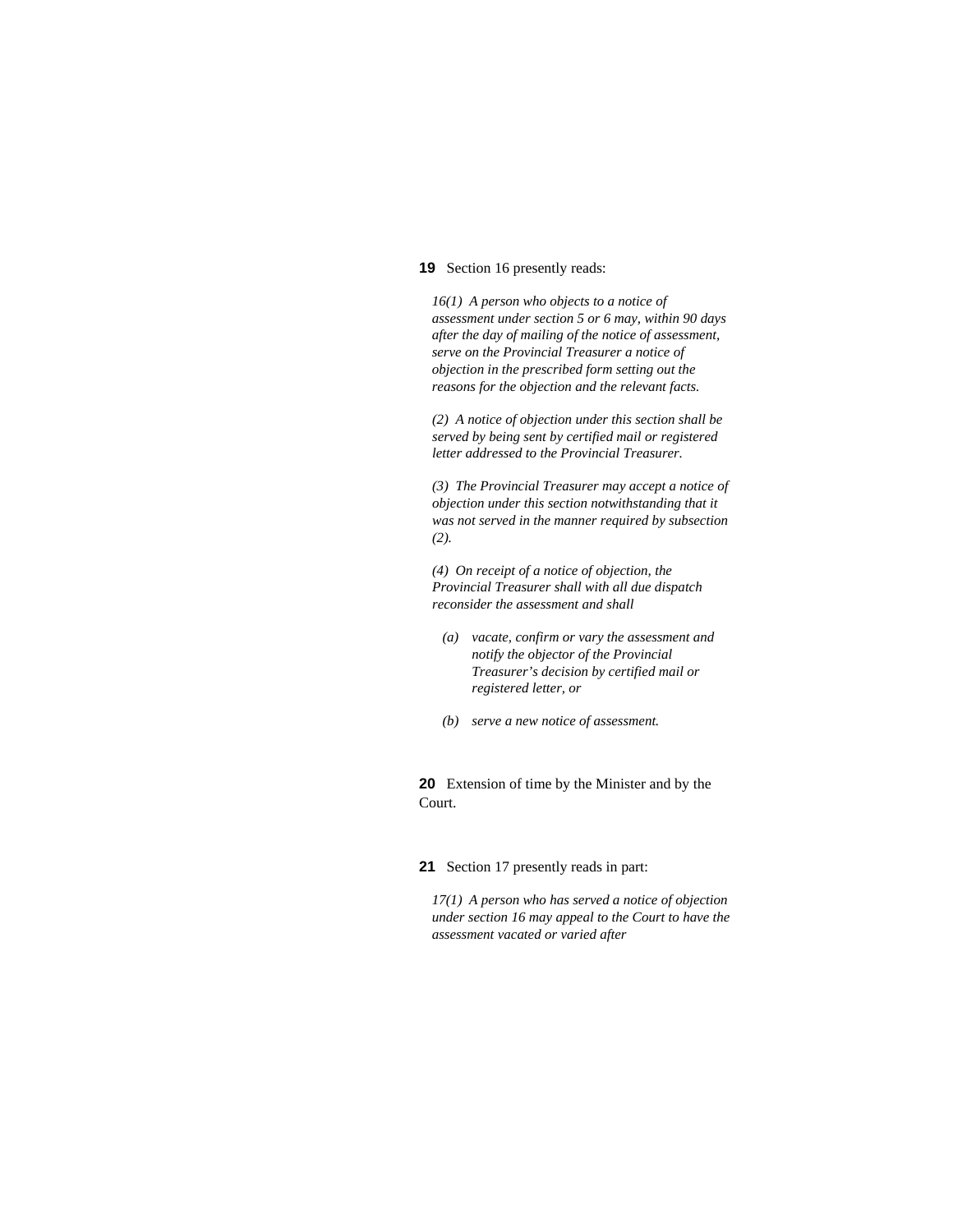- *(a) the Provincial Treasurer has confirmed the assessment or served a new notice of assessment under section 16(4), or*
- *(b) 90 days have elapsed after service of the notice of objection and the Provincial Treasurer has not acted under section 16(4),*

*but no appeal under this section may be instituted after the expiration of 90 days from the day a notification or notice under section 16(4) was mailed to the objector.* 

*(2) An appeal to the Court shall be instituted by serving on the Provincial Treasurer a notice of appeal and by filing a copy of the notice of appeal with the clerk of the Court.* 

*(3) A notice of appeal shall be served on the Provincial Treasurer by being sent by certified mail or registered letter addressed to the Provincial Treasurer.* 

# **22** Section 19 presently reads in part:

### *(3) The Court may*

- *(a) dismiss the appeal, or*
- *(b) allow the appeal, and* 
	- *(i) vacate the assessment,*
	- *(ii) vary the assessment,*
	- *(iii) restore the assessment, or*
	- *(iv) refer the assessment back to the Provincial Treasurer for reconsideration.*

*(4) The Court may, in delivering judgment on an appeal, order payment or repayment of tax, interest, penalties or costs by the appellant or the Provincial Treasurer.*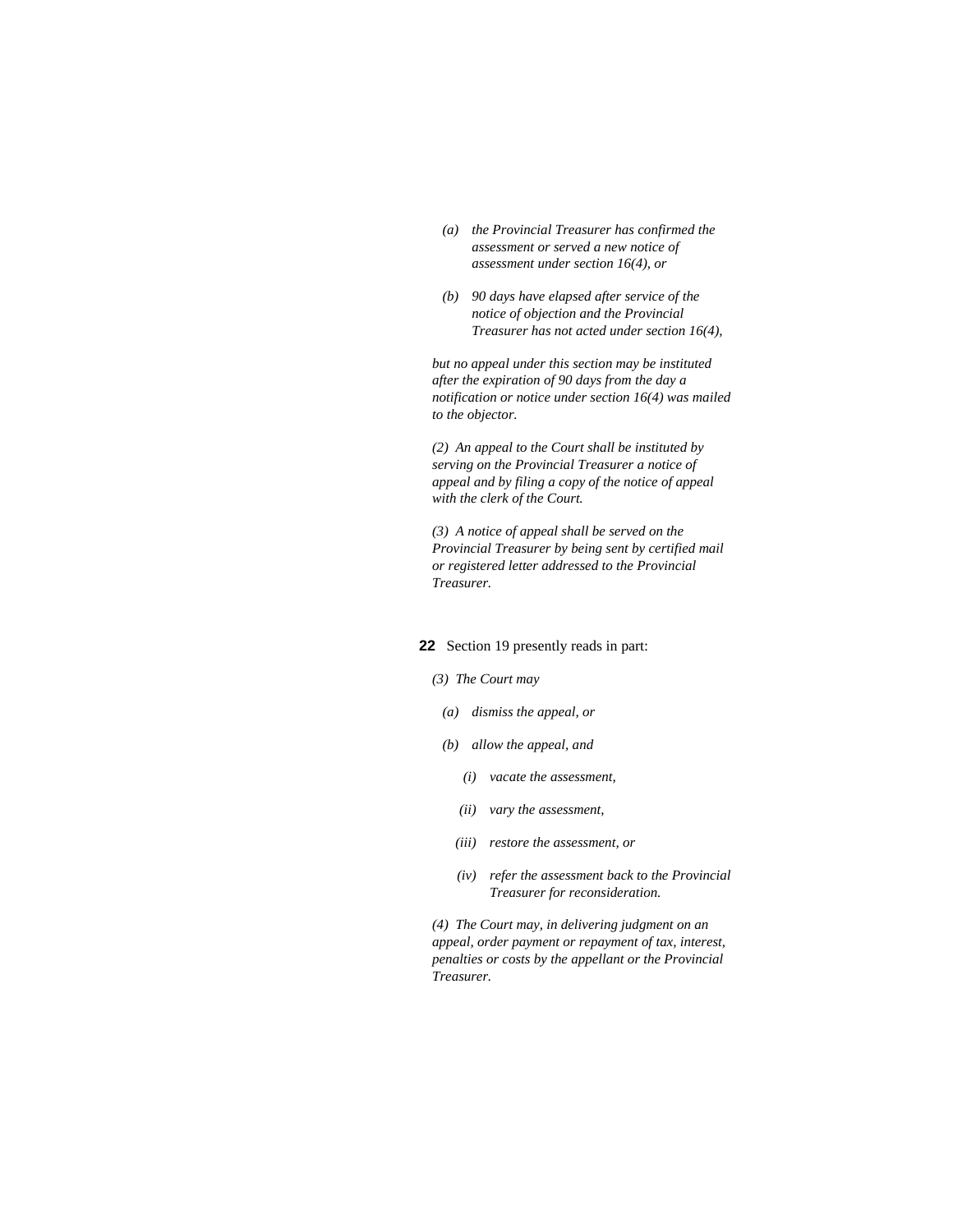# **23** Section 21 presently reads:

*21 An assessment shall not be vacated or varied on appeal by reason only of an irregularity, informality, omission or error on the part of a person in the observation of a directory provision of this Act.* 

**24** Documents deemed signed.

#### **25** Section 22 presently reads in part:

*22(1) The Provincial Treasurer may, for any purpose related to the administration or enforcement of this Act or the regulations, by a notice served personally or by registered letter or certified mail* 

- *(a) demand that an operator, or*
- *(b) when an operator is a partnership or corporation, demand that a partner or the president or another officer or manager,*

 *secretary or any director, agent or representative of the partnership or corporation,* 

*provide or produce any information or additional information or any document within a reasonable period of time stipulated in the notice.* 

*(2) The Provincial Treasurer may, for any purpose related to the administration or enforcement of this Act or the regulations, by a notice served personally or by registered letter or certified mail, demand that* 

- *(a) a person holding an amount for or paying or liable to pay any amount to an operator, or*
- *(b) a partner, president or other officer, director or agent of any person holding an amount for*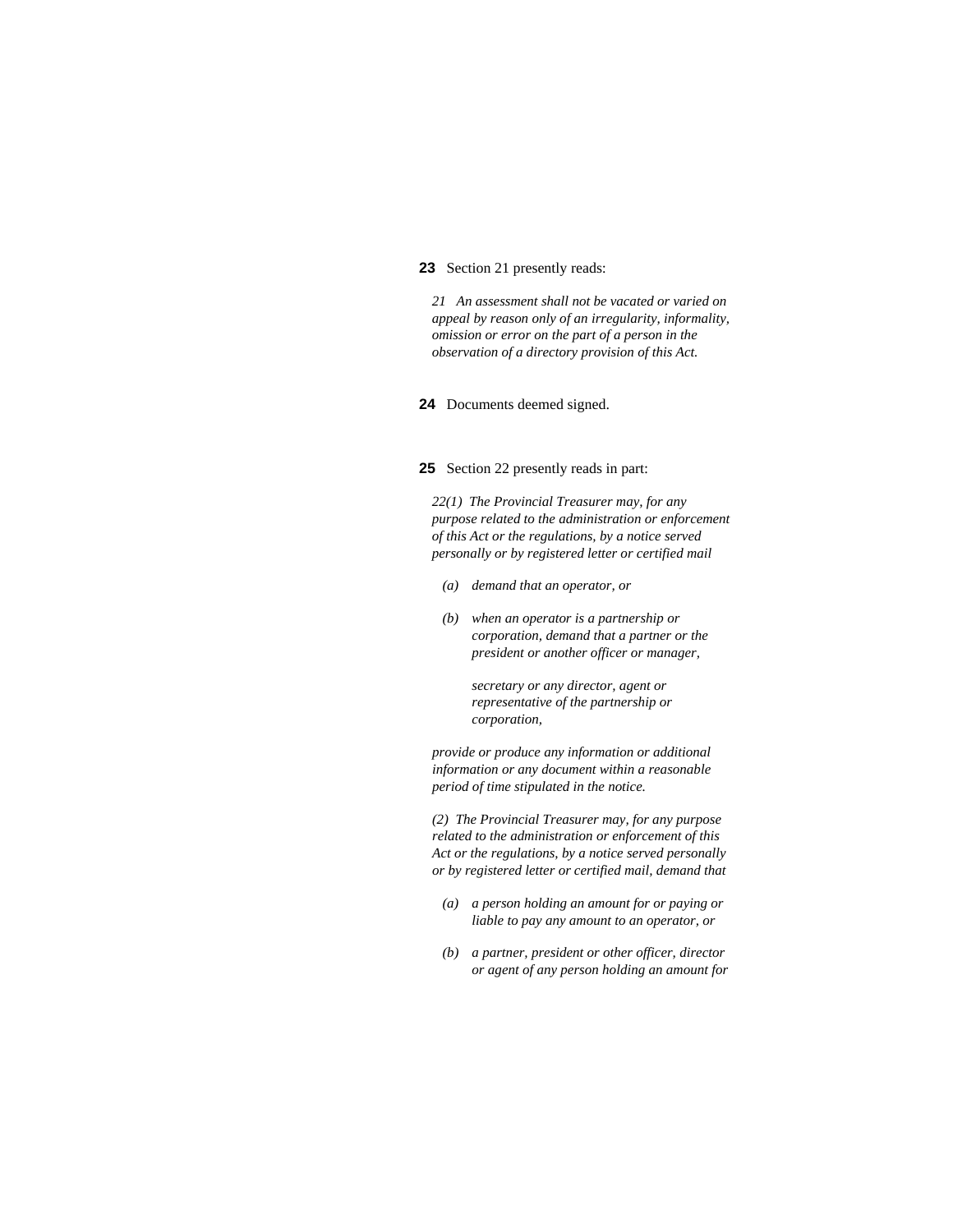*or paying or liable to pay any amount to an operator* 

*provide or produce any information or additional information or any document within the reasonable period of time stipulated in the notice.* 

*(3) The Provincial Treasurer may, by a notice served personally or by registered letter or certified mail, require the production by any person, or by that person's agent, of any document in the possession of or under the control of that person or that person's agent within a reasonable period of time stipulated in the notice, for the purpose of determining what tax, if any, is payable or collectible under this Act by any person.* 

#### **26** Section 26 presently reads:

*26(1) If any book, record, paper or other document has been seized, examined or produced under section 22 or 25 or pursuant to a search warrant, the person by whom it is seized or examined or to whom it is produced or any officer of the Treasury Department may make, or cause to be made, one or more copies.* 

*(2) A document purporting to be certified by the Provincial Treasurer or a person authorized by the Provincial Treasurer to be a copy made pursuant to this section shall be admitted in evidence and has the same probative force as the original document would have had if it had been proven in the ordinary way.* 

**27** Communication of information.

# **28** Section 29 presently reads:

*29(1) The Provincial Treasurer may, if the Provincial Treasurer considers it advisable in a particular case, accept security for payment of debts due to Her Majesty in right of Alberta under this Act by way of mortgage or other charge on or a security*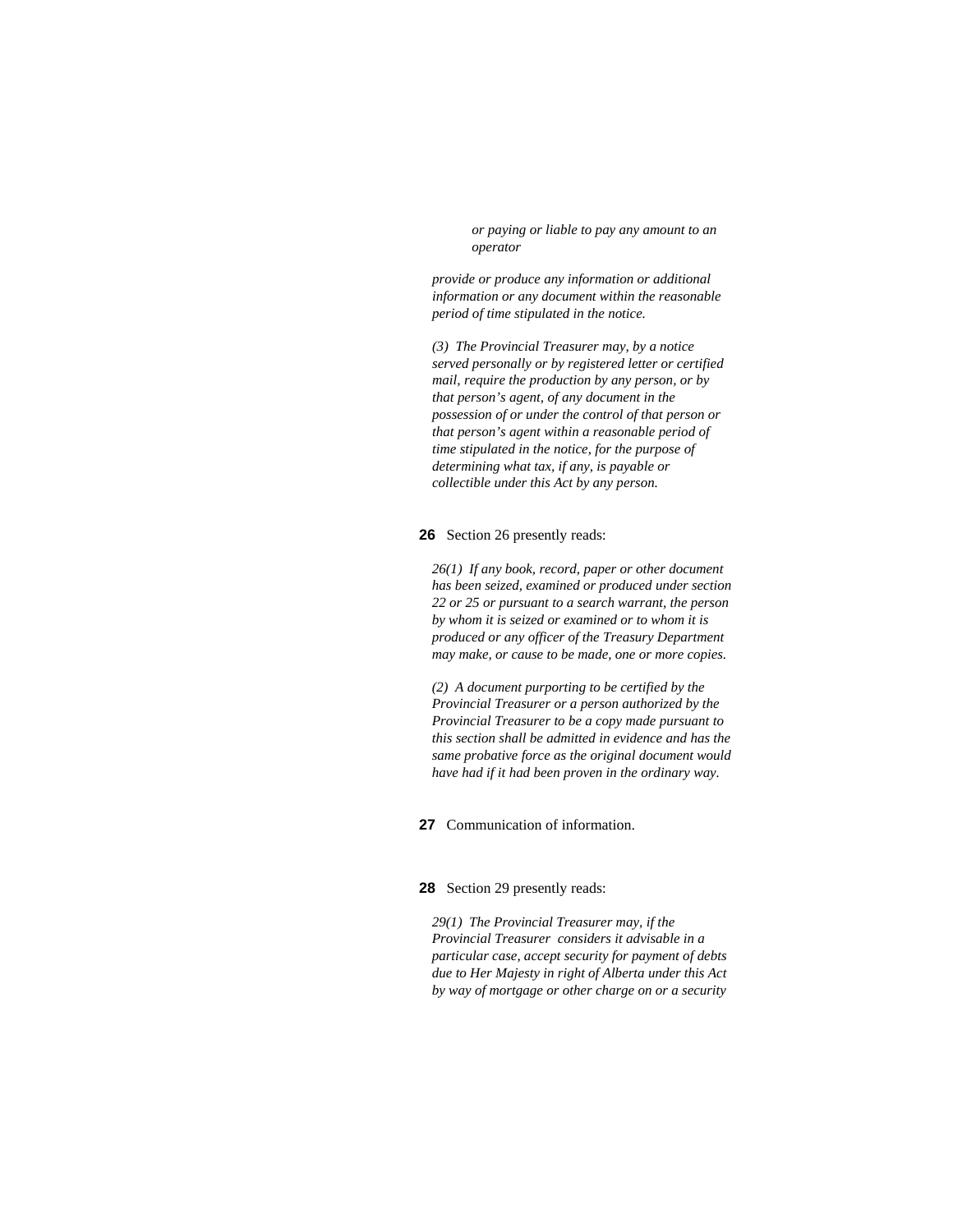*interest under the Personal Property Security Act in any kind on property of the person liable for the debt or any other person or by way of guarantee from other persons.* 

*(2) If a person who has furnished security under subsection (1) requests in writing that the Provincial Treasurer surrender the security, the Provincial Treasurer shall surrender the security to the extent that the value of the security exceeds the aggregate of amounts payable under this Act by that person at that time.* 

**29** Section 30(1) presently reads:

*30(1) Where a notice or other document is to be served on or is to be sent or given to a person by the Provincial Treasurer or an officer under this Act, the notice or document may be served on or sent or given to* 

- *(a) a person other than a corporation,* 
	- *(i) by being mailed to the person by ordinary, certified or registered mail addressed to the person to whom the notice or document is directed at that person's last address known to the Provincial Treasurer, or*
	- *(ii) by personal service,*
- *(b) a corporation,* 
	- *(i) in accordance with section 256 of the Business Corporations Act, or*
	- *(ii) by registered mail addressed to the corporation at the corporation's last address known to the Provincial Treasurer,*

 *and* 

 *(c) a cooperative,*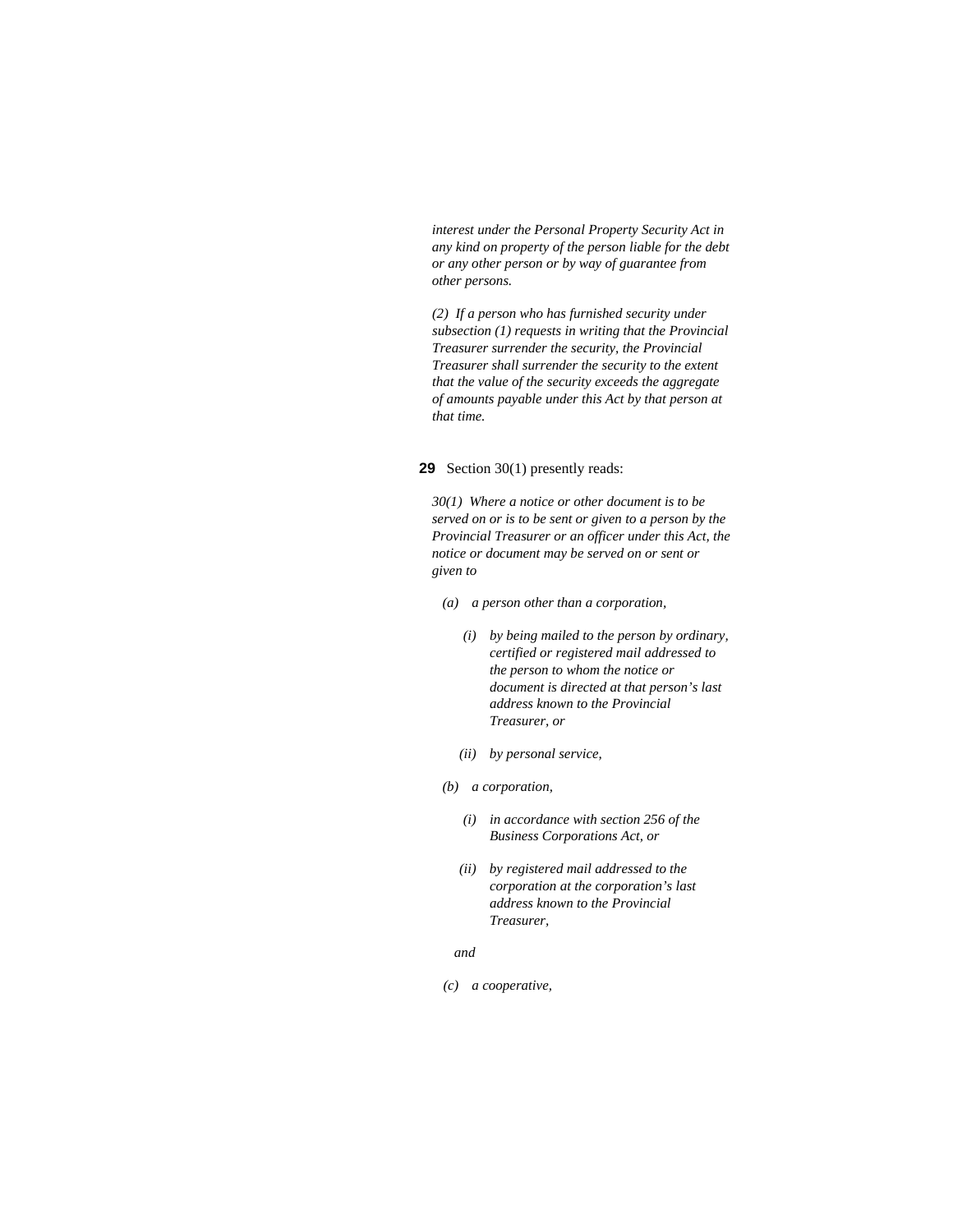- *(i) in accordance with section 347 of the Cooperatives Act, or*
- *(ii) by registered mail addressed to the cooperative at the cooperative's last address known to the Minister of Revenue.*

#### **30** Section 31 presently reads in part:

- *31 Any person who* 
	- *(d) wilfully evades or attempts to evade compliance with this Act or the regulations, or*
	- *(e) conspires with any person to commit an offence described in clauses (a) to (d)*

*is guilty of an offence and, in addition to any other penalty provided by this Act, is liable to a fine of not more than 300% of the tax sought to be evaded or to that fine and imprisonment for not more than 2 years.* 

#### **31** Section 32 presently reads:

*32 A person who fails to deliver a return, or provide or produce information or a document as and when required by this Act or the regulations is guilty of an offence and liable to a fine in an amount determined by the judge for each day of default.* 

#### **32** Section 33 presently reads:

*33 A person who contravenes section 2 or 3 is guilty of an offence and, in addition to any other penalty provided by this Act, is liable to a fine of not more than 300% of the tax required to be paid, collected or remitted, as the case may be, under section 2 or 3.*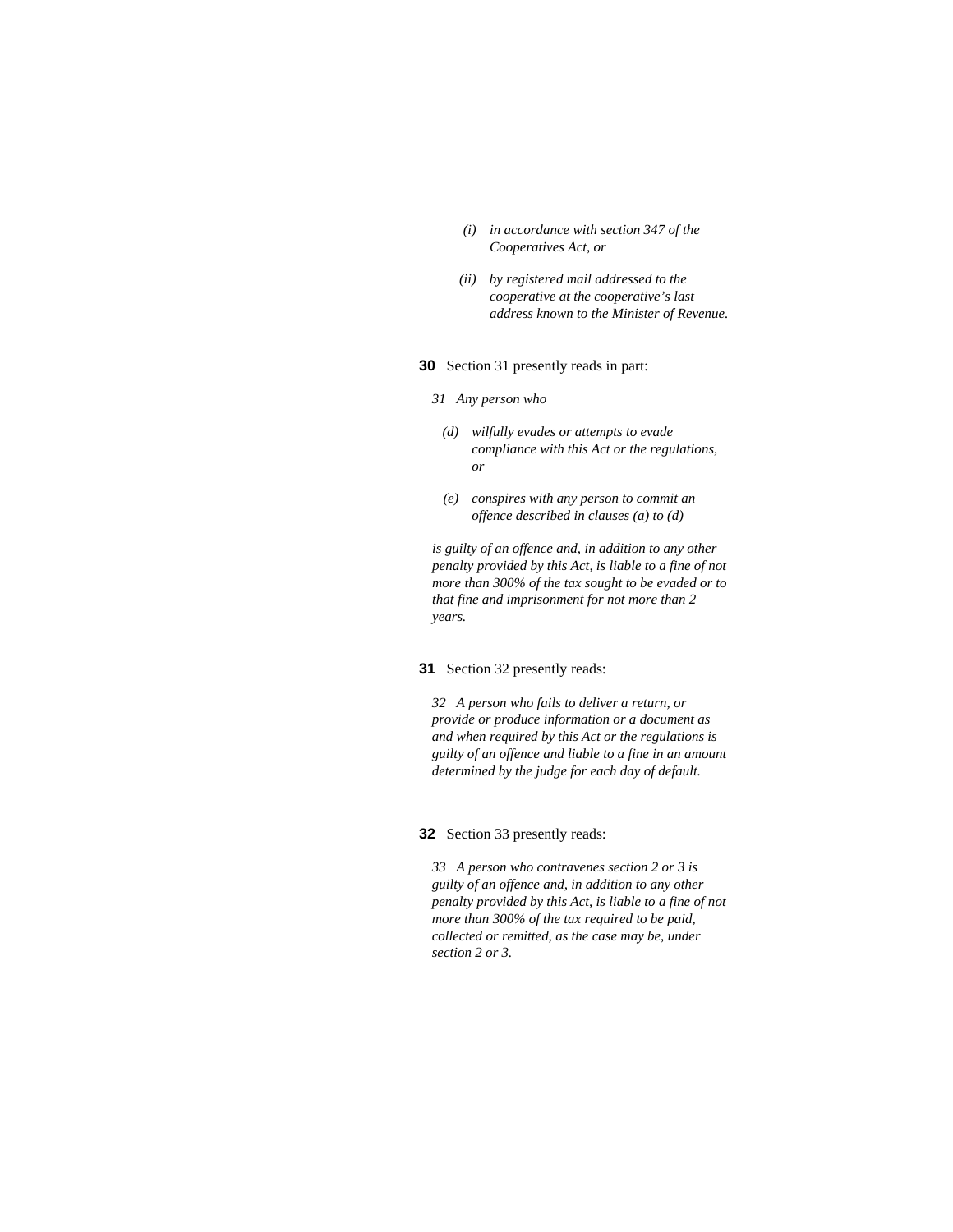### **33** Section 34 presently reads:

*34 If a person acting or purporting to act on behalf of a corporation* 

- *(a) knowingly, or*
- *(b) under circumstances amounting to gross negligence in the carrying out of any duty or obligation imposed by or under this Act,*

*makes or participates in, assents to or acquiesces in the making of a false statement or omission in a return, application, certificate, statement or answer filed or made as required by or under this Act or a regulation, as a result of which the tax or refund that would have been payable by or to the corporation, if the tax or refund had been assessed or determined on the basis of the information provided in the return, application, certificate, statement or answer, is less or more, as the case may be, than the tax or refund payable by or to the corporation, the corporation is guilty of an offence.* 

#### **34** Section 35 presently reads in part:

*35(1) A corporation that wilfully evades or attempts to evade payment of tax payable by it is guilty of an offence.* 

*(2) A corporation that wilfully claims or attempts to claim a refund greater than that to which it is entitled is guilty of an offence.* 

*(3) Where a corporation is guilty of an offence under subsection (1), it is liable to a fine of not more than 300% of the amount of tax sought to be evaded.* 

**35** Section 36 presently reads in part:

*36(1) An individual who*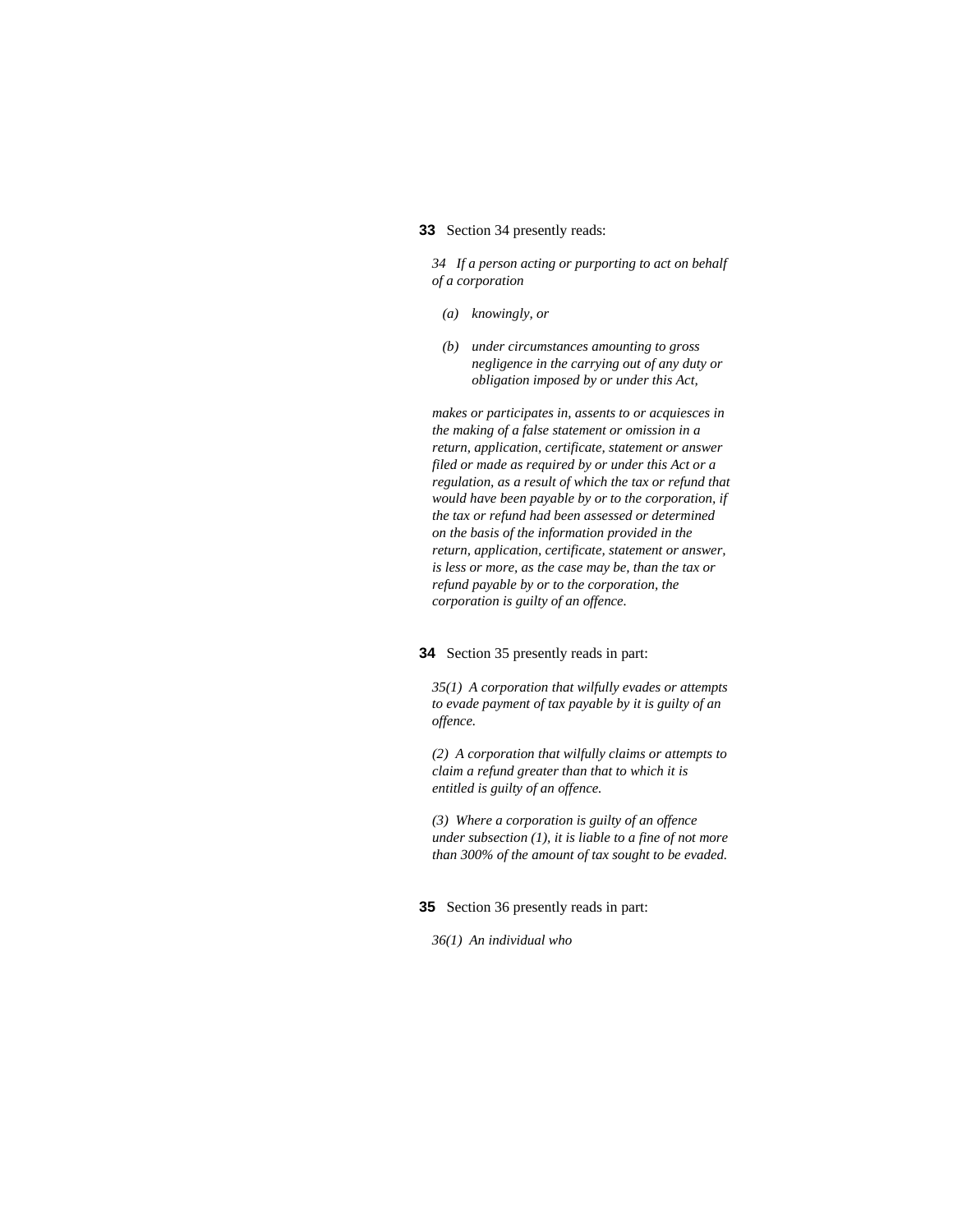- *(d) wilfully in any manner evades or attempts to evade compliance with this Act or payment of taxes imposed by this Act, or*
- *(f) a corporation to evade or attempt to evade payment of tax payable by it, or*

*(2) Where, with respect to a corporation referred to in subsection (1)(f), an individual is guilty of an offence under subsection (1), that individual is liable* 

 *(a) to a fine of not more than 300% of the amount of tax sought to be evaded, or* 

**36** Section 39.1 presently reads:

*39.1 The Limitations Act does not apply to the Crown with respect to any matter arising under this Act.* 

**37** Section 40(1) presently reads in part:

*40(1) The Lieutenant Governor in Council may make regulations* 

- *(a) respecting the collection and remission of tax under this Act;*
- *(b) providing for a refund of the whole or any part of a tax paid under this Act and prescribing the records, material and information to be furnished on any application for a refund;*
- *(c) governing funds that are held in trust;*
- *(e) authorizing the Provincial Treasurer to enter into agreements with operators for the purpose of collecting tax under this Act;*
- *(g) prescribing any commission to be paid to operators for services related to the collection and remission to the Provincial Treasurer of tax under this Act;*